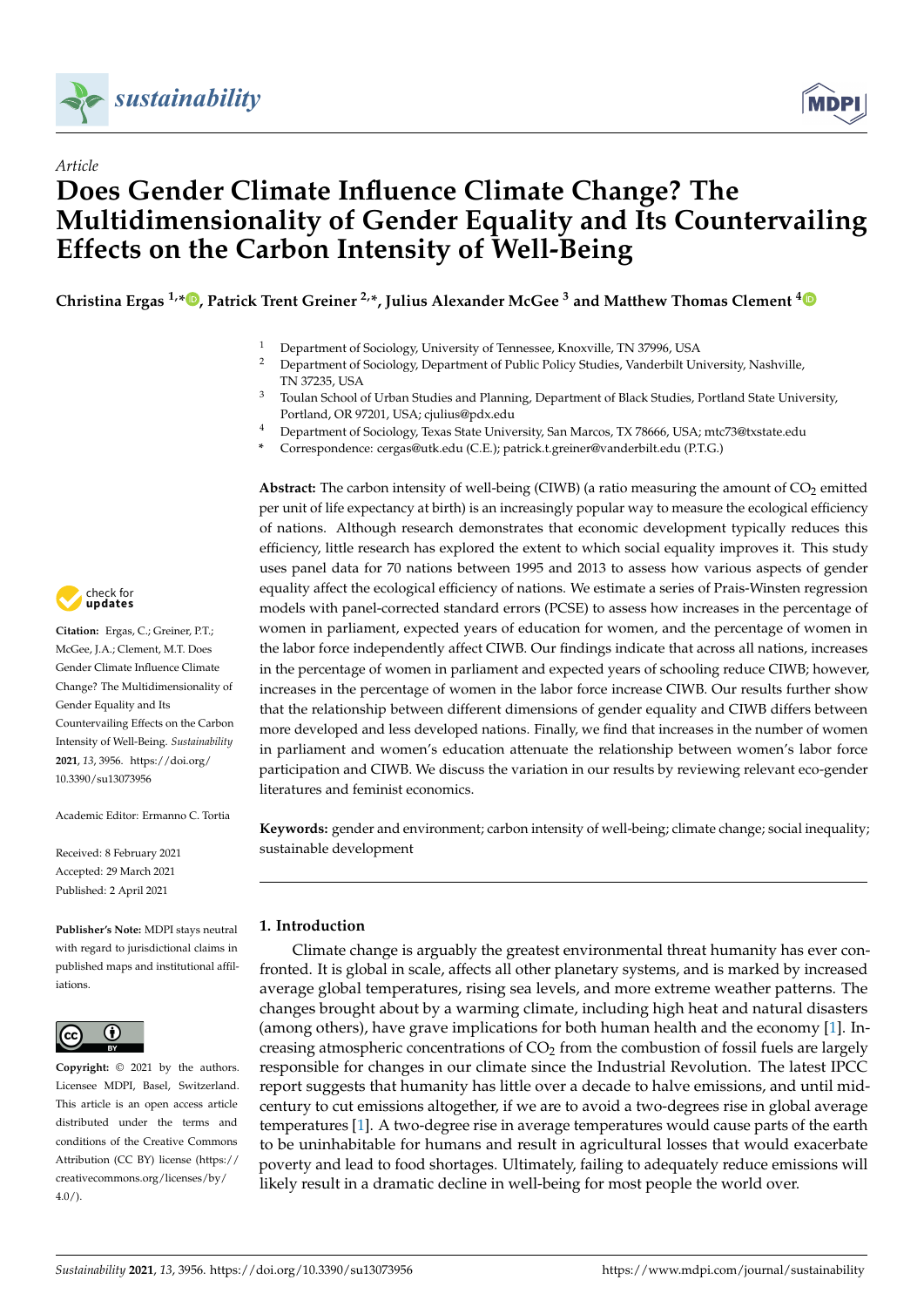A commonly cited definition of sustainable development, drawn from the famous Brundtland Commission [\[2\]](#page-20-1), suggests human well-being enhancement is best achieved via development that "meets the needs of the present without compromising the ability of future generations to meet their own needs." The United Nations (UN) Sustainable Development Goals (SDGs) outline broad targets for developing in ways that improve overall human well-being while also mitigating the risks of environmental change and reducing long-standing social inequalities. However, some powerful entities in the global development community (e.g., World Bank, International Monetary Fund) proffer economic growth as the primary means for improving quality of life and human well-being. Research demonstrates that economic growth is correlated with rising  $CO<sub>2</sub>$  emissions, and gains in the economy are generally unevenly distributed, such that some people benefit from growth while many others do not [\[3\]](#page-20-2). Marilyn Waring's research on gender inequality and economic development reported the deleterious effects of women's nationally invisible, unpaid labor on their rights and autonomy  $[4,5]$  $[4,5]$ . As research has since clearly articulated distinct disparities in the social and economic conditions of nations and their populations, the UN began reporting on different measures of human well-being that account for inequalities—in addition to simply estimating GDP per capita. It was Waring's work, for instance, that inspired the creation and maintenance of the UN's Gender Inequality Index (GII). This study interrogates how we may improve quality of life while also mitigating climate change. If we can improve human well-being without increasing emissions, then we may more persuasively argue for systemic changes in the type and quality of future development programs.

Inequalities in income, race, and gender, greatly affect well-being and have economic and environmental implications that cannot be understood in isolation from one another. A rich body of empirical work demonstrates links between social inequalities and environmental problems. Specifically, increased income inequality is associated with greater biodiversity loss, resource consumption, waste generation, toxic emissions, and water pollution as well as lower survival rates of children under the age of five [\[6\]](#page-20-5). Conversely, efforts to introduce sustainability measures are enhanced by women's participation in community decision-making bodies, which lead to better protection of common property resources for everyone [\[7\]](#page-20-6). This research suggests that eradicating myriad social inequalities plays a critical role in advancing and realizing sustainability goals. Understanding the relationship between environmental outcomes and different dimensions of inequity allows us to consider forms of human development that simultaneously serve people and the environment.

Thus, we examine how three of the UN SDGs are interrelated, specifically, improving human well-being (goal 3), mitigating climate change (goal 13), and reducing gender inequality (goal 5). To this end, we analyze the effects of three measures of gender equality on CIWB—the ratio of anthropogenic  $CO<sub>2</sub>$  emissions to life expectancy at birth. We focus on CIWB because it allows us to explore whether or not reducing gender inequality influences climate change mitigation and well-being improvement simultaneously. Put differently, we evaluate if a more expeditious elimination of gender inequality has the additional benefit of facilitating improvements in well-being relative to the intensity with which societies emit CO<sub>2</sub>.

In what follows, we explore the concept of gender equality as a force of environmental change. Prior research has focused either on a single measure of gender equality [\[8\]](#page-20-7) or treated it as a multidimensional construct with a singular socio-ecological impact [\[9\]](#page-20-8). In this study, we take an alternative but complementary perspective. Indeed, while focusing on a single measure or singular effect helps to illuminate a particular environmental dynamic of gender equality, it is analytically more comprehensive to examine the different dimensions of gender equality as separate measures with independent environmental consequences. Drawing from different theoretical frameworks, we derive hypotheses suggesting that the different dimensions of gender equality will have countervailing environmental impacts.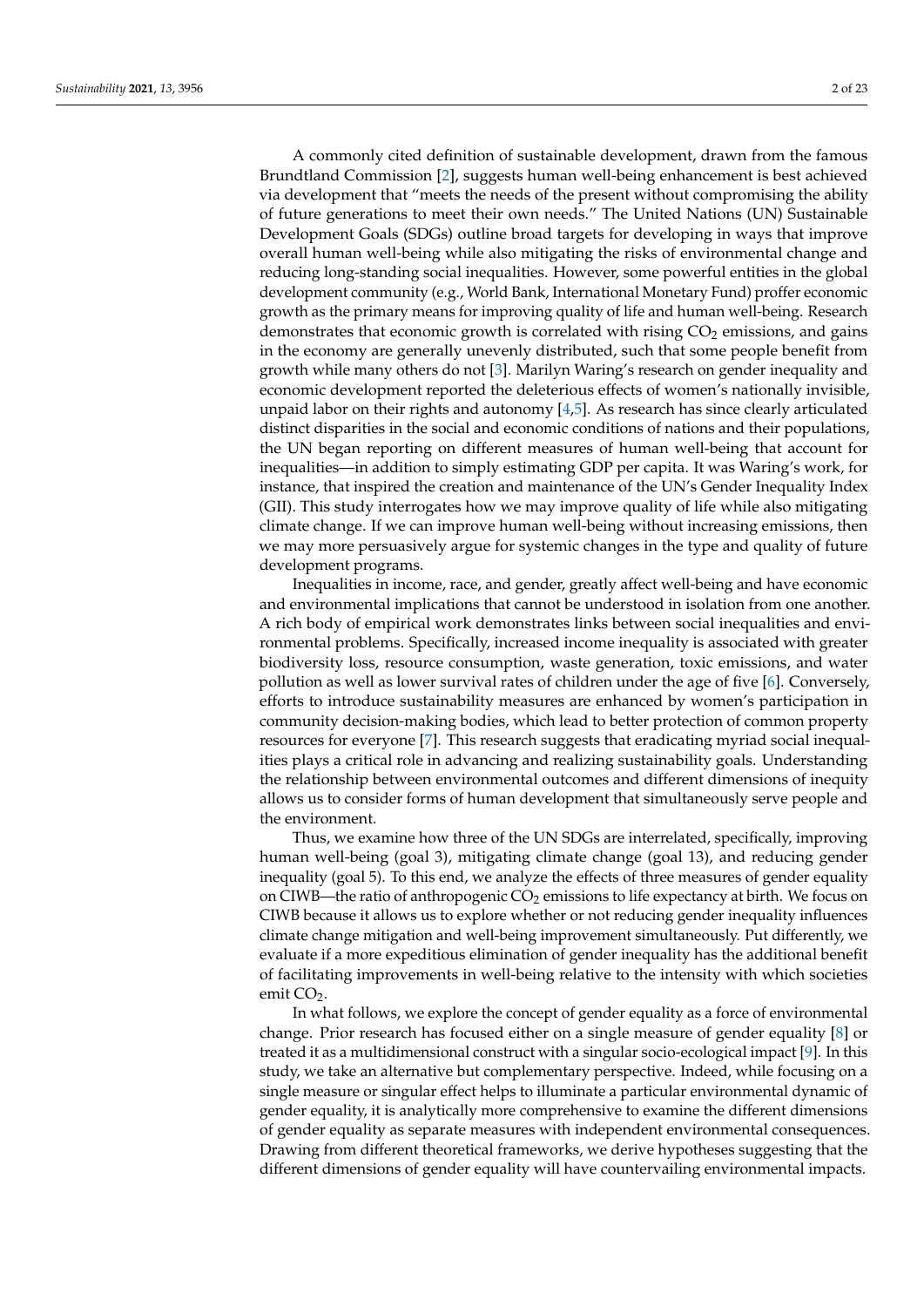To test these hypotheses we incorporate cross-national social and environmental data into longitudinal regression models. While structural equation modeling can help assess the statistical effect of a latent construct of gender equality [\[9\]](#page-20-8), we utilize conventional panel modeling to estimate the independent environmental associations of individual components of the concept of gender equality. In doing so, we ask whether gender equality is a multidimensional concept with countervailing impacts on the environment. In the following sections, we provide an overview of literatures on CIWB and gender and the environment. Then, we outline our methods, data, and results.

## *1.1. Carbon Intensity of Well-Being (CIWB)*

As a result of human economic activities,  $CO<sub>2</sub>$  concentrations in the atmosphere have increased by over forty percent since the Industrial Revolution [\[10\]](#page-20-9). Carbon dioxide is a powerful greenhouse gas that contributes to climate change. Decoupling socioeconomic development and  $CO<sub>2</sub>$  emissions is necessary if nations want to mitigate the effects of climate change. Calculating the CIWB yields an operational measure to quantitatively assess whether carbon emissions and human well-being are being decoupled. CIWB is a ratio measuring the amount of  $CO<sub>2</sub>$  emitted divided by life expectancy at birth. Thus, a change in CIWB as a result of social structural dynamics can be best understood as a change in the relationship between a society's rate of pollution, or the pace of emissions, and that society's overall well-being (operationalized here as life expectancy at birth).

Research on CIWB has developed out of macro-level quantitative analyses assessing the relationship between various forms of socioeconomic development, or well-being, and  $CO<sub>2</sub>$  emissions. Originally conceived of by Dietz, Rosa, and York [\[11](#page-20-10)[,12\]](#page-20-11), much of the existing research on CIWB has since been produced by Jorgenson and colleagues [\[3](#page-20-2)[,13](#page-20-12)[–16\]](#page-20-13). This research has found that modern trends in socioeconomic development within and across nations increase the CIWB over time—specifically, economic growth, increased GDP per capita, income inequality, and urbanization. The existence of slums within nations also appears to affect the relationship between urban development and the CIWB [\[17\]](#page-20-14). Notably, the pace at which CIWB grows seems to hinge on the qualitative character of the development process in question. While economic development is widely regarded as a means of improving human well-being, inequalities related to gender or race, among others, unevenly affect quality of life. Yet, few CIWB analyses have assessed the relationships between social inequities, other than economic, and  $CO<sub>2</sub>$  emissions. A notable exception is the Jorgenson et al. [\[15\]](#page-20-15) state-level analysis of the US, which finds that both poverty and affluence for males and females increase CIWB. Specifically, they note that income inequality, or "the concentration of income among the most affluent and the percent of the population below the poverty line both increase US states' carbon intensity of wellbeing" [\[15\]](#page-20-15) (p. 1172). In light of this lacunae, our study is concerned with gender equality as a component of well-being.

There are compelling reasons to include gender in CIWB analyses. Social scientists have long theorized that anthropogenic environmental change is tied to the relationship between economic development and social inequality [\[18\]](#page-20-16). Findings from research on gender and the environment offer insights into the significance of gender inequality, in particular, on environmental outcomes. This research demonstrates that nations where women have a larger share of parliamentary seats are more likely to ratify international environmental treaties and tend to have lower  $CO_2$  emissions per capita [\[8](#page-20-7)[,19\]](#page-20-17). Additionally, increases in women's educational attainment, access to health care, and paid labor force participation lead to declines in fertility rates. Population growth, in conjunction with affluence and technology, is a factor associated with environmental degradation [\[20–](#page-20-18)[22\]](#page-20-19). In acknowledgement of such research, the international community has prioritized gender equality as a sustainable development goal (SDG 5) [\[23](#page-20-20)[,24\]](#page-20-21).

As with  $CO<sub>2</sub>$  emissions, a good deal of research suggests that socio-structural factors such as national level gender equality profoundly affect a nation's life expectancy at birth. Structural factors found to affect life expectancy include gender, race, income, and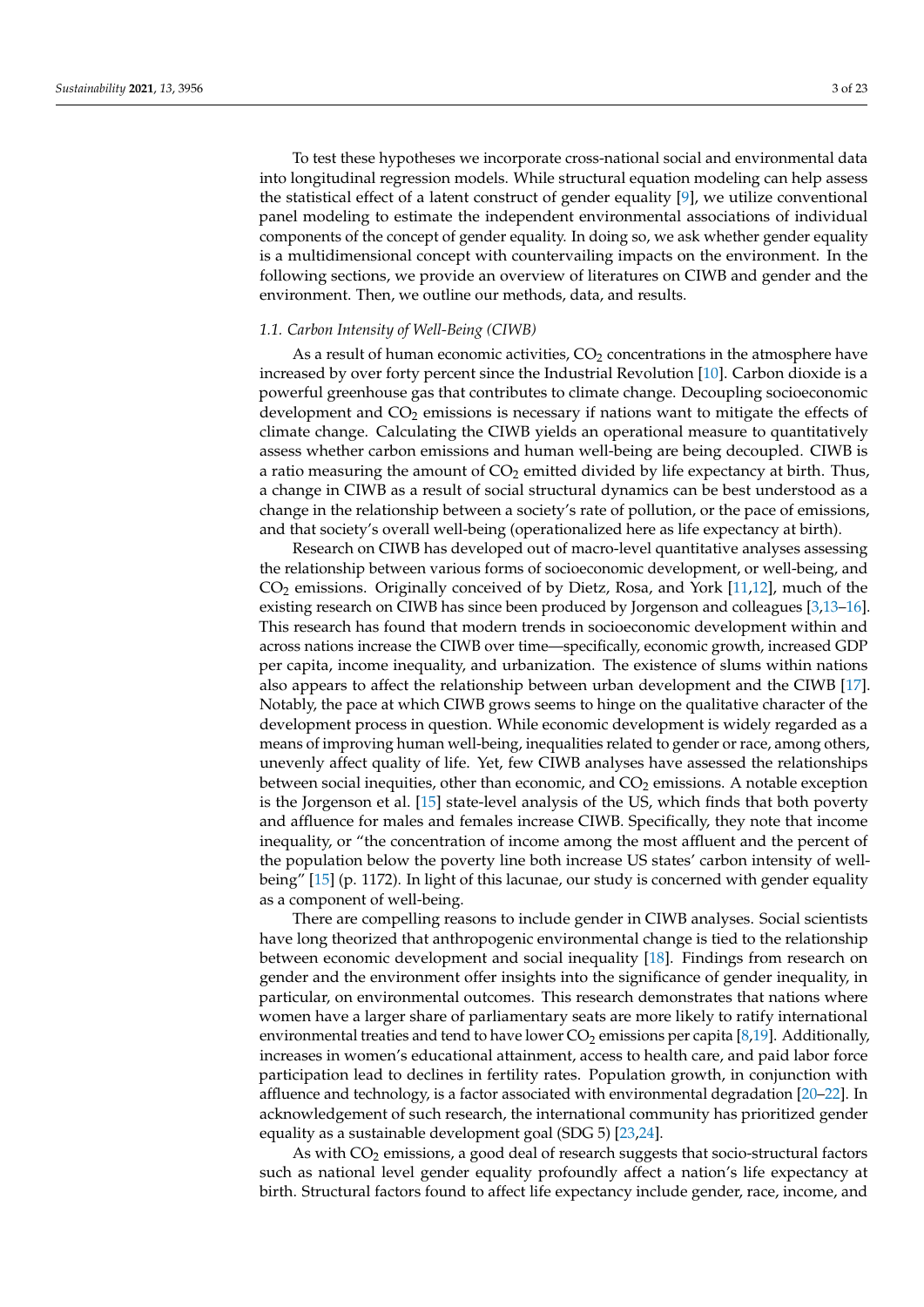educational attainment, among others [\[25,](#page-20-22)[26\]](#page-20-23). Here, we focus on structural components of gender equality. For instance, women tend to live longer than men on average, but other intervening factors (e.g., race and class) may serve to affect life expectancy, too. Further, while racial disparities exist, those with less than a high school degree are likely to die younger than those with a high school diploma in the U.S., independent of gender and race [\[25,](#page-20-22)[26\]](#page-20-23). Income also affects life expectancy at birth, as mortality rates for individuals in the lowest income brackets are two- to four-times higher than mortality rates for the highest income earners in the U.S. [\[27\]](#page-20-24). Aspects of gender inequality also adversely affect women's quality of life, life expectancy at birth, and overall well-being. Indeed, women are more likely to live in poverty, experience chronic hunger, and attain lesser education than men the world over, all of which can decrease their life expectancy and the mortality related outcomes of the society more generally [\[28](#page-20-25)[,29\]](#page-20-26). Considering the myriad ties between the varied components of gender equality,  $CO<sub>2</sub>$  emissions, and life expectancy at birth, we argue that our understandings of the social mechanisms that underlie the development of socio-ecological efficiency will be substantially deepened by incorporating measures of gender inequality into analyses of CIWB. In the following sections we explore the impact of gender inequality across several dimensions, but first we delve into the theory undergirding the findings discussed above.

## *1.2. Theoretical Traditions on Gender and the Environment*

Gender and the environment theorists disentangle connections between gender inequality and environmental harm as well as gendered differences in expressions of environmental concerns and behaviors. These scholars generally argue that, rather than essential gender characteristics, material and cultural conditions pattern gendered divisions of labor that affect how men and women interact with and experience local environments. Ecofeminists assert that capitalism is a gendered and racialized system with a core logic of domination, whereby women's reproductive labor, the labor of people of color, Indigenous peoples' lands, and ecosystems are treated as divinely ordained, free raw materials. Capitalism treats women's biological and social reproductive labor—biological reproduction, unpaid care work, and domestic labor—as natural resources, which serve to discursively and politically legitimate the exploitation of women [\[30,](#page-20-27)[31\]](#page-20-28). Women's free reproductive labor subsidizes capital, as it ensures a constant supply of workers who also are groomed, rested, and fed [\[32](#page-20-29)[,33\]](#page-20-30). Moreover, poor women, especially from less developed countries (LDCs), supply a steady and cheap surplus army of labor who further drive down wages [\[32\]](#page-20-29).

Similarly, feminist political ecologists contend that material and cultural factors—such as gendered divisions of labor, knowledge, legal rights, public space access, and land and natural resource access—coalesce to affect women's behaviors and concerns for the local environment [\[34\]](#page-21-0). Cultural norms in most countries position women as caregivers of children, the elderly, and the ill. Thus, many women procreate future workers, nourish them, and, when they fall ill, nurse them back to health. Poor women's cultural and political subordination compounded by their lack of wealth and social capital makes them particularly vulnerable to environmental risks, especially due to natural disasters. Their caretaker responsibilities in particular can affect their vulnerability, as in the case of the 1991 cyclone in Bangladesh where some women had to evacuate small children from floods [\[35\]](#page-21-1), and affect their concerns and actions, such as desiring and fighting for nontoxic environments for their families [\[36\]](#page-21-2). Different cultural and structural circumstances in Global North and South nations also contribute to varied environmental risks and vulnerabilities—which differ further by gender, race, class, caste, and religion, among other factors [\[34\]](#page-21-0). Among the most researched and cited reasons for women's environmental concerns and actions (for more on gendered concern see, [\[37–](#page-21-3)[41\]](#page-21-4)), are altruism [\[37](#page-21-3)[,42\]](#page-21-5), culturally prescribed caretaking responsibilities, and health and livelihood protection [\[36\]](#page-21-2). Considering the extensive research on disproportionate exposures, women's contributions to environmental activism, and women's expressed concerns about the environment, cross national research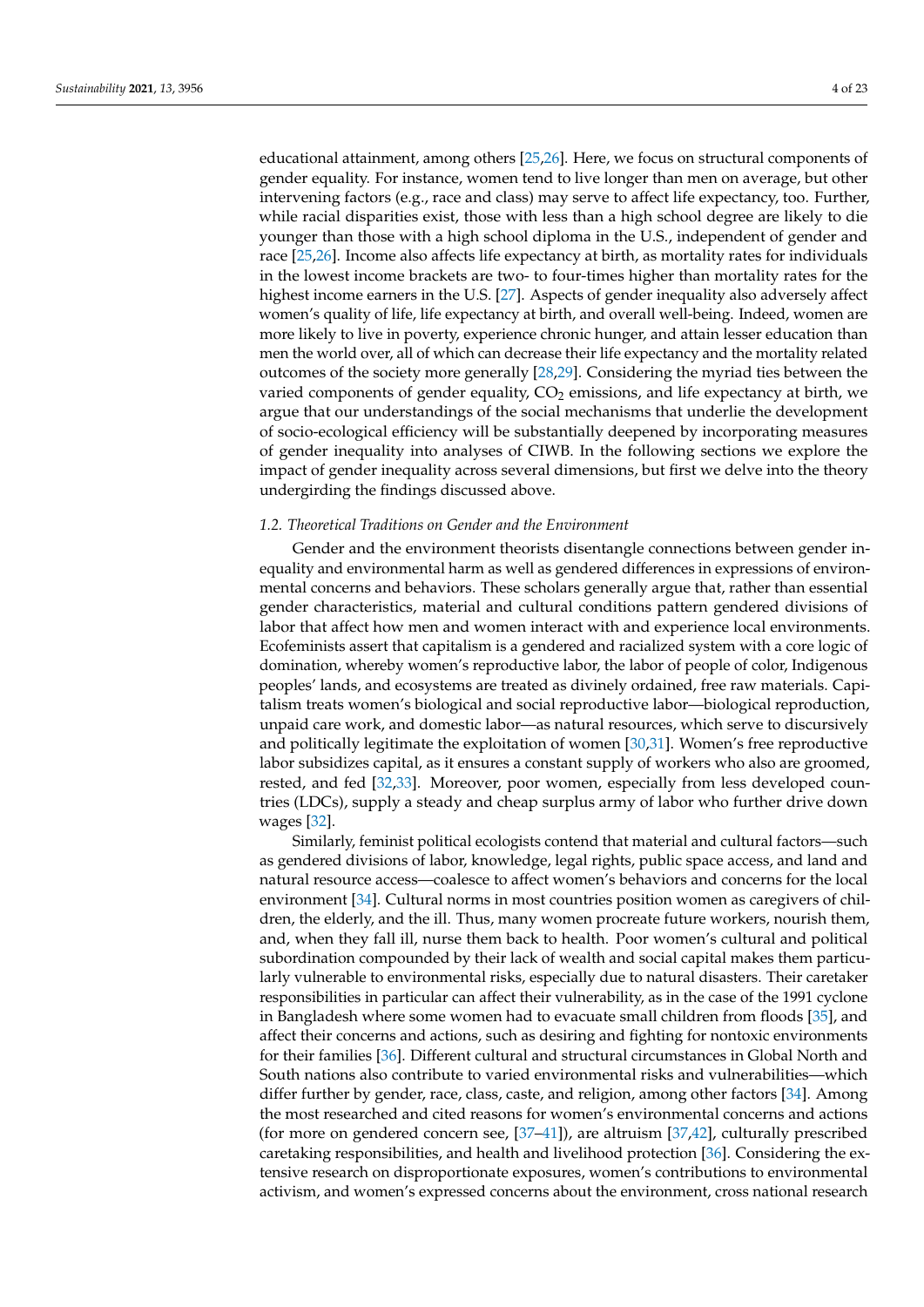has hypothesized that if women have more education, decision-making power, and hold more parliamentary positions, then their empowerment should have implications for environmental outcomes and life expectancy. Since the purpose of this paper is not to explore the mechanisms for gendered environmental behavior or concern, but rather to parse out which components of women's empowerment prohibit or facilitate pro-environmental actions, we turn to the literature on environment-empowerment connections relevant to the GII variables used in our analysis.

### *1.3. Decision-Making*

The UN's GII measures women's empowerment by the "proportion of parliamentary seats occupied by females and proportion of adult females and males aged 25 years and older with at least some secondary education" [\[43\]](#page-21-6). In this section, we focus on women's influence in decision-making. As the evidence suggests that women express more environmental concern than men, researchers have hypothesized that women would make different decisions when placed in positions of political power [\[8,](#page-20-7)[19\]](#page-20-17). Moreover, women's participation in decision-making has positive effects on maternal and child health outcomes, as well as on female and male life expectancy, across scales (e.g., the household, community, and nation) [\[44\]](#page-21-7).

Research demonstrates that women's empowerment generally improves health outcomes for everyone. In a review of the empowerment literature, Pratley [\[44\]](#page-21-7) finds that women's ability to make financial decisions in the household is associated with better maternal and child health outcomes, such as nutritional status and child mortality, at the national level. Evidence from India suggests that women's political representation matters at the community level as well. Specifically, after women were given mandatory leadership roles in a third of local councils, health-related public investment increased, especially for clean water access [\[45](#page-21-8)[,46\]](#page-21-9). Indeed, the implementation of women's suffrage—in each U.S. state—was correlated with increased public health spending and legislative changes that decreased child mortality due to infectious diseases [\[46\]](#page-21-9). Women's increased political representation in the U.S., moreover, is associated with both men and women's increased life expectancy [\[46](#page-21-9)[,47\]](#page-21-10). Williamson and Boehmer find that LDCs where women have had the right to vote for longer tend to have higher female life expectancy [\[48\]](#page-21-11). However, they find the relationship between women's representation in parliament and life expectancy is positive but not significant in LDCs cross-nationally [\[48\]](#page-21-11). There exists a clear connection between women's empowerment, health, and environmental outcomes, as legislation that allows for access to uncontaminated resources, such as air and water, has both human health and environmental implications.

A number of empirical analyses have explored the connection between women's political empowerment and environmental outcomes. For example, Norgaard and York [\[19\]](#page-20-17) research environmental treaty ratification and percent of women holding seats in parliament cross-nationally. They find that nations with higher proportions of women in parliament ratify a greater number of environmental treaties. Similarly, the UN reported that, between the years 1990 and 2004, 18 of the 70 most developed nations in the world had stabilized or reduced their carbon emissions [\[49\]](#page-21-12). Of these 18 nations, 14 had a greater than average percentage of women as elected representatives [\[50\]](#page-21-13). Shandra et al. found that nations with a higher proportion of women's nongovernmental organizations (NGOs) also had lower per capita rates of deforestation [\[51\]](#page-21-14). Moreover, results from cross-national research conducted by Ergas and York  $[8]$  demonstrate that  $CO<sub>2</sub>$  emissions per capita are lower in nations where women have higher political status. McKinney's work reveals the dialectical relationship between gender inequity and environmental harm as well as improved gender equality and environmental conditions. She finds that resource degradation disproportionately effects women negatively, but women's significant representation in government "bodes well for the environment" [\[52\]](#page-21-15). In addition, McKinney and Fulkerson find that ecological losses weaken women's status in nations. Yet, nations with greater female representation in governing bodies have lower climate footprints [\[53\]](#page-21-16).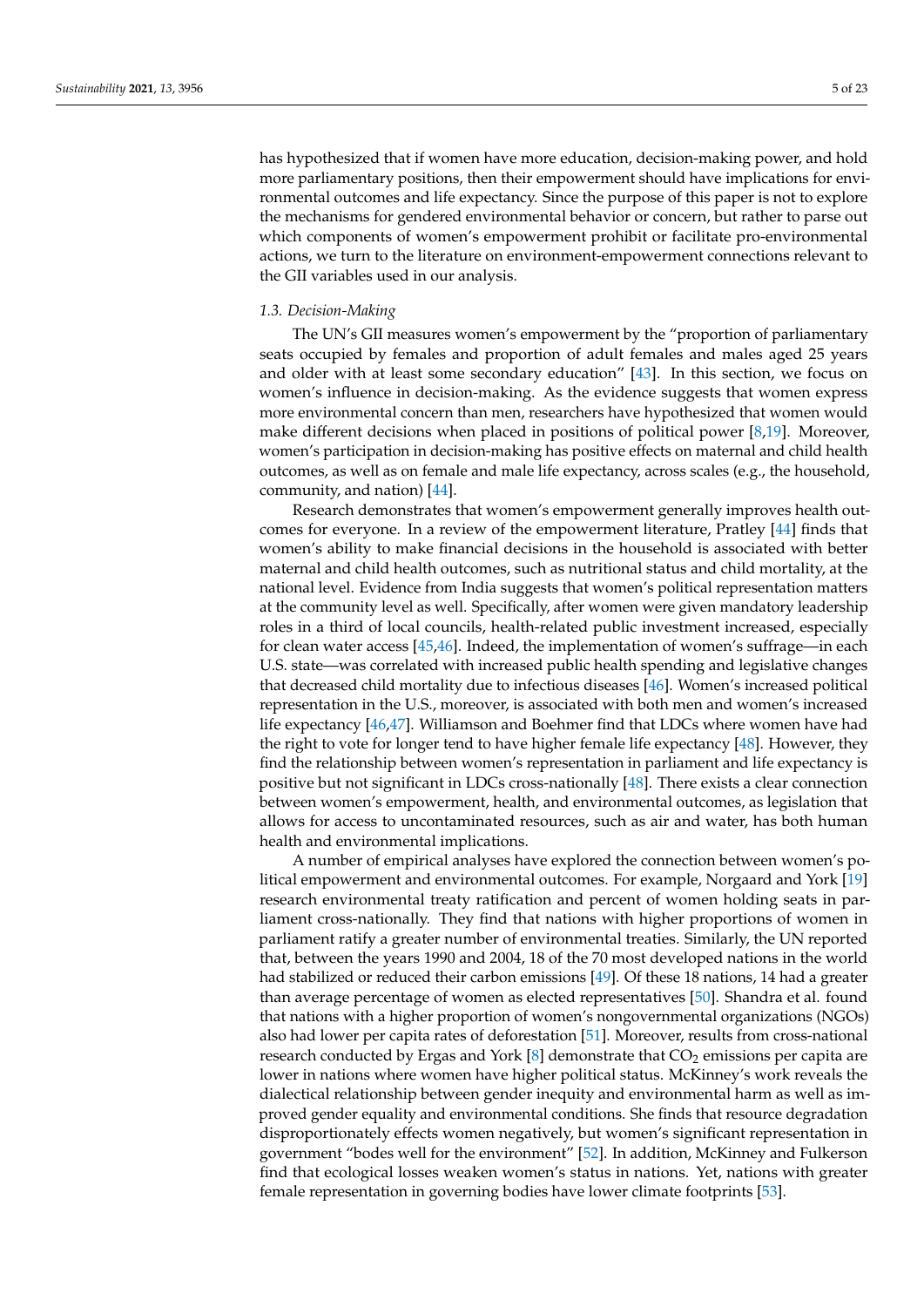Despite the above findings, Ergas and York [\[8\]](#page-20-7) (p. 974) caution, "macro-level, crossnational data and analysis cannot readily address" the question, "why does women's representation in decision-making bodies affect environmental outcomes?" They argue instead for a more nuanced understanding of the relationship between gender and the environment that could be related to a number of phenomena, such as overall progressiveness of a nation or the generalized effects of equality on people's values:

Since the exploitation of the environment and of women may be connected due to a common "logic of domination" which is often associated with valuing nature and people in narrow utilitarian terms, improving gender equality may serve to transform how the environment is viewed... since women are often disproportionately harmed by environmental degradation, increasing consideration for women's well-being may lead to greater awareness about environmental problems... since women generally have different knowledge about... the environment, it is entirely possible that women make different decisions than do men when placed in positions of power... [\[8\]](#page-20-7) (974).

It makes sense that women's concern for the environment is complicated; women are not a monolithic group, and their interests vary greatly by nation, race, class, and other factors. Similarly, women's empowerment may have a more complex relationship with the environment, as different indicators of women's empowerment may have different environmental impacts. We turn to education below.

#### *1.4. Education*

The second part of the GII empowerment variable is education, measured by the "proportion of adult females and males aged 25 years and older with at least some secondary education" [\[43\]](#page-21-6) Education is important for girls and women because more education for women is associated with longer life expectancy, for them and their children, and higher wage attainment. In addition, educated women are less likely to live in poverty and experience domestic violence, both of which can affect life expectancy. However, women and girls make up two-thirds of the world's illiterate population, and a mere 39 percent of rural girls, compared to 45 percent of rural boys, attend secondary school [\[28\]](#page-20-25). Research also demonstrates that there exist significant national costs to gender inequality in education. While research on links between girls' education and climate change impacts is limited, there is a growing interest in these connections [\[54\]](#page-21-17). In this section we explore connections between educational attainment, health outcomes, and the environment.

Most literature on women's education and environmental impacts narrowly focuses on the effect of education on fertility rates. Women have fewer children when they are more highly educated, and more highly educated populations experience decelerated population growth [\[55\]](#page-21-18). It follows that educating girls generally, and about family planning in particular, combined with making reproductive healthcare more accessible gives young women more options and reduces fertility [\[55](#page-21-18)[,56\]](#page-21-19). Reducing population growth indirectly reduces demand for environmental resources and generally improves living conditions [\[11,](#page-20-10)[57\]](#page-21-20). However, some argue that focusing on the reproduction aspects of educational attainment is limited and threatens to reinstate problematic population control measures in a seemingly more enlightened veneer [\[58\]](#page-21-21). Rather than narrowly focusing on population growth, researchers identify the climate mitigation and adaptation potential of educated women who are able to make informed decisions about how to prepare for and adapt to climate-related disasters.

Kwauk and Braga argue that:

Girls' education may be one of the most overlooked yet formidable mechanisms for mitigating against weather-related catastrophes and adapting to the long-term effects of climate change. For starters, when girls and women are better educated and included in decision making at all levels, their families and communities are more resilient and adaptable to economic and environmental shocks and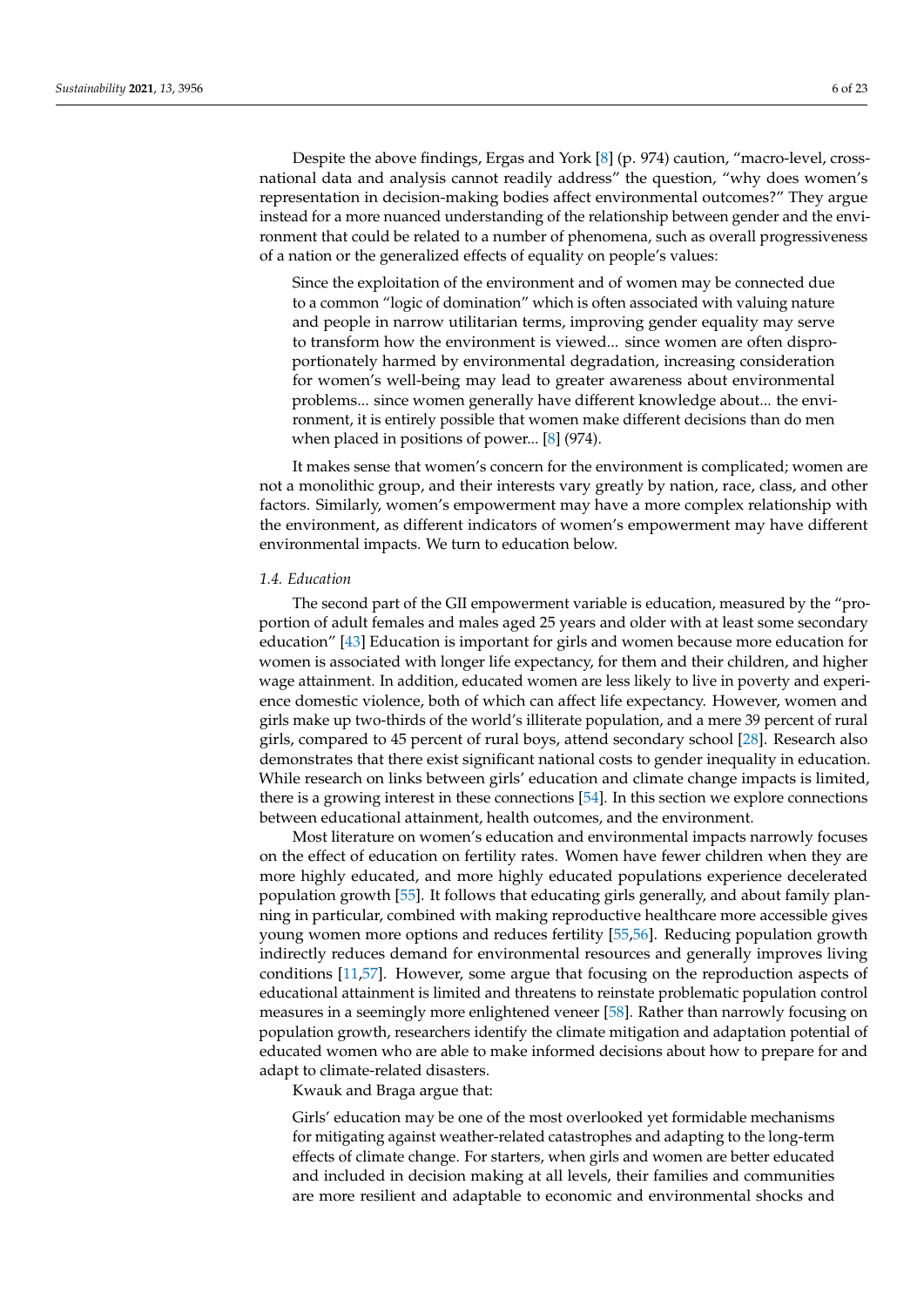are better able to plan for, cope with, and rebound from climate crises. Data suggest that there is a strong positive association between the average amount of schooling a girl receives in her country and her country's score on indexes that measure vulnerability to climate-related disasters [\[54\]](#page-21-17) (p. 5).

They propose a three-platform plan for resilience in the face of climate change [\[54\]](#page-21-17) (p. 5): "(1) promoting girls' reproductive rights in order to ensure equitable climate action; (2) investing in girls' education in order to foster climate participation and leadership; and (3) spurring actions to develop girls' life skills for a green economy." Investing in girls' education to promote their environmental leadership may prove valuable as research demonstrates that women's participation in decision-making bodies leads to better protection of common property resources, among other benefits [\[7,](#page-20-6)[8\]](#page-20-7). Educational attainment has additional quality of life benefits, improving economic growth, democracy, overall health, and life expectancy [\[55\]](#page-21-18).

In most societies, better educated women and men have lower mortality rates and generally experience better mental and physical health and resilience [\[55\]](#page-21-18). Numerous reports demonstrate that improving women and girls' education reduces adolescent birth rates, child mortality, and fertility, which serve to simultaneously slow population growth and stimulate economic development by enhancing the rate of return to physical investment [\[21,](#page-20-31)[22](#page-20-19)[,59](#page-21-22)[,60\]](#page-21-23). Moreover, research suggests that advancing girls' education has positive effects on the human capital of successive generations. Gains in women's educational attainment bolster their health knowledge, which leads to improvements in the health of their children [\[61\]](#page-21-24). In addition, women with higher levels of education have greater bargaining power with their spouses. Accordingly, their children experience better nutrition and health [\[62\]](#page-21-25). In sum, promoting women and girls' education not only improves their health and, if they have children, the health of their posterity, it also serves to improve the quality of economic development and climate mitigation and adaptation efforts.

#### *1.5. Labor Force Participation*

A growing body of economic literature has built off of Boserup's [\[23\]](#page-20-20) and Waring's foundational work by examining the complex interplay between gender inequality and economic development [\[4](#page-20-3)[,5\]](#page-20-4). This research has found that gender disadvantages in education, health, and the labor market are key factors influencing long-term economic growth, even if disparately. Research also demonstrates that economic development indicators—such as increasing GDP per capita—are positively correlated with environmental degradation, while other human development indicators—like access to education and increased life expectancy—show no relationship to environmental harm [\[11](#page-20-10)[,12\]](#page-20-11). These findings suggest that development oriented toward improving quality of life, rather than GNP or GDP, and addressing issues of social inequality will better serve the stated goals of sustainable development, potentially decoupling the long-observed association between development and environmental change.

Increasing women's labor force participation has mixed effects on economic development and life expectancy, with results hinging on the characteristics of the nation and its position in the world system. These mixed results suggest that the type of labor force participation matters for development outcomes, and potentially for greenhouse gas emissions. Further, the type and quality of women's labor force participation matter for well-being, as occupation, income, and wealth are all associated with life expectancy [\[25](#page-20-22)[,26\]](#page-20-23). Women all over the world are more likely than men to work in the least desired jobs with the lowest wages and little-to-no benefits or protections. Still, there are appreciable differences between and within developed countries (DCs) and LDCs, especially with regard to access to education—which considerably alters the array of accessible occupations and incomes [\[63\]](#page-21-26). Here, we look at differences in labor force participation between DCs and LDCs while also considering the heterogeneity in types of employment within DCs and LDCs.

Different types of labor force participation have different effects on life expectancy and well-being, as well as the environment, even in DCs. Women, especially women of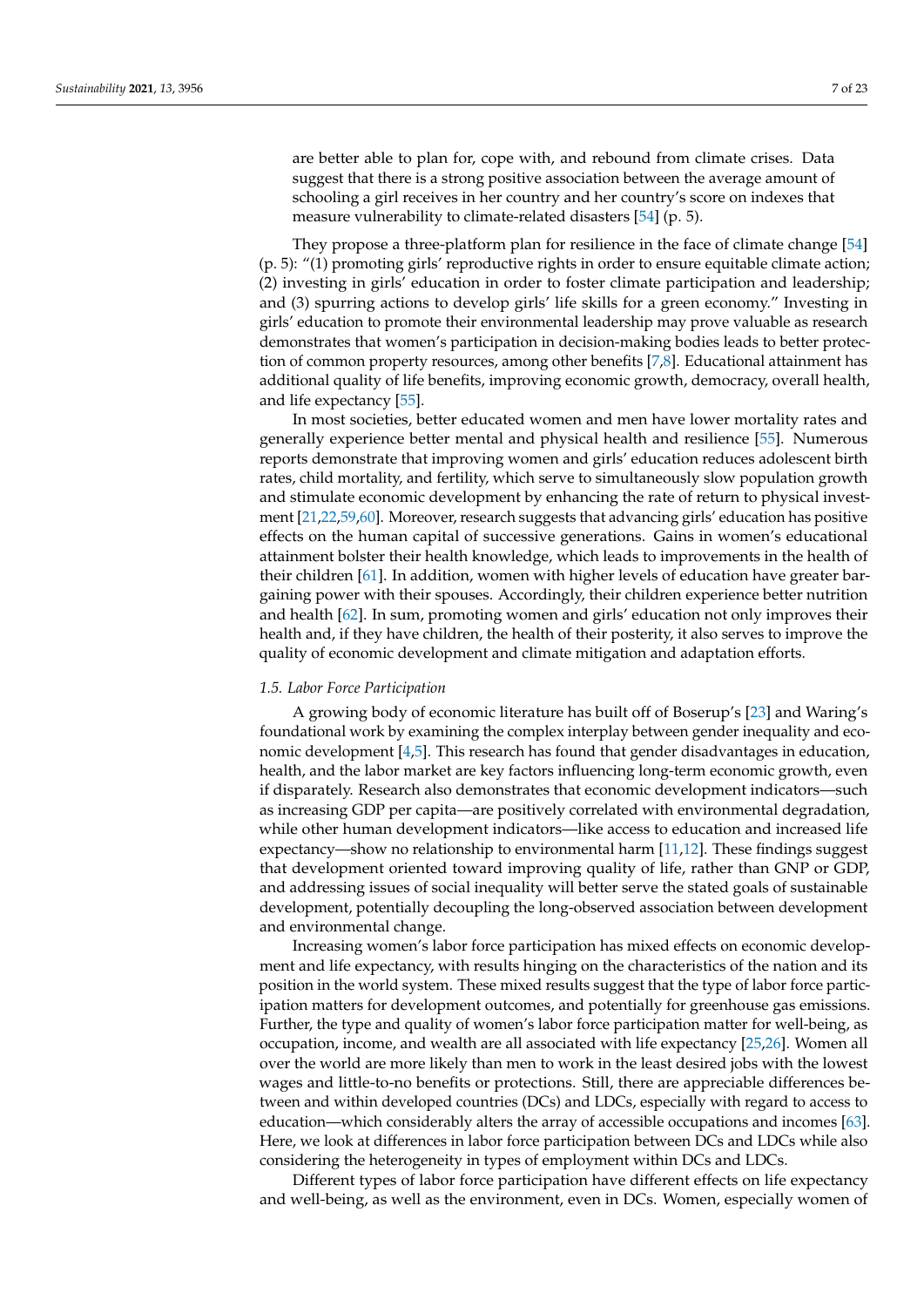color, in the US are more likely than men to work in contingent jobs with lower wages and minimal benefits, and they are twice as likely to work part-time than men [\[64\]](#page-22-0). While women are more likely to experience poverty if they do not have access to education and employment, low-waged work with little-to-no benefits also affects their well-being. Specifically, low-income wage earners who live in low-income neighborhoods have the highest mortality rates in the U.S. regardless of race, but mortality rates are higher still for poor Black men and women [\[27\]](#page-20-24). Conversely, women working in well-paid, high prestige occupations live longer, marry later, and have fewer children [\[25,](#page-20-22)[28\]](#page-20-25). The income gap in the US is correlated with a significant mortality gap as well, whereby "the gap in life expectancy between the richest 1% and poorest 1% of individuals was 14.6 years... for men and 10.1 years... for women" [\[65\]](#page-22-1) (p. 2). Noting the importance of increased incomes on health outcomes, simply promoting workforce participation is not enough to improve women's living conditions.

Poor women, especially in LDCs, supply steady and cheap labor that reduce wages [\[36–](#page-21-2)[38\]](#page-21-27). Indeed, utilitarian analysts argue that developing countries decrease their international competitiveness by restricting women's paid labor force participation because of increased average labor costs [\[20,](#page-20-18)[66\]](#page-22-2). Women in LDCs are more likely to work in sweatshops that include two or more labor violations, and may experience long-hours, low-wages, unsafe working conditions, substandard housing, toxic environmental exposures, and sexual harassment or assault on the job [\[31](#page-20-28)[,67](#page-22-3)[,68\]](#page-22-4). For example, the export-oriented garment sector is a labor-intensive industry that requires little education and is often a first sector to expand in a developing economy [\[69\]](#page-22-5). Countries such as Bangladesh and Cambodia rely heavily on the garment industry as it represents 80 percent of their manufacturing exports [\[69\]](#page-22-5). Women are generally preferred in this type of employment because they work for much less than men, are thought to be more deferential, and have relatively "nimble" fingers. Ninety percent of Cambodia's garment industry workforce is made up of young, rural, migrant women [\[69\]](#page-22-5). In Korea, Malaysia, and Vietnam, young girls from rural areas make up "the majority of the labor force in light manufacturing, textiles, garments, shoes and electronics industries established in export-processing zones or in sweatshops in big cities" [\[70\]](#page-22-6). Similar gender compositions are found in maquiladoras in Northern Mexico, where women assemble electronics and textiles in hostile working conditions [\[67\]](#page-22-3). These conditions have shown to negatively affect workers' health, which may contribute to increased mortality [\[71\]](#page-22-7). Access to education is a key determinate of better employment opportunities for women, however, such access is still lagging in many developing nations [\[72](#page-22-8)[,73\]](#page-22-9).

Different types of employment also have qualitatively different environmental impacts. Specifically, export-oriented production of electronics poses distinct environmental threats that differ from "green" oriented jobs, such as home weatherization [\[74,](#page-22-10)[75\]](#page-22-11). "Green" job development is one commonly suggested way to both grow the economy and improve environmental conditions [\[75\]](#page-22-11). Without diminishing the importance of such potential pathways to mitigation, we follow Waring in proffering that, by most indicators, the most heavily invested in sectors of the economy tend to be destructive of both the environment and human well-being [\[5\]](#page-20-4). When examining the distribution of value represented in the U.N.'s system of national accounts, Waring notes that it appears that "killing people, or being prepared to kill them, is considered very valuable" [\[5\]](#page-20-4) (p. 136). Illustrative of her comments, the modern world's largest employers—such as national militaries, fast food, and petroleum corporations—tend to be among the most physically harmful and environmentally destructive, and thus the impact of green jobs is currently minimal [\[76\]](#page-22-12). The US military, for instance, is the largest employer in the world and is one of the world's biggest  $CO<sub>2</sub>$  emitters, emitting more than some industrialized nations [\[76,](#page-22-12)[77\]](#page-22-13). While very little research breaks down the employment sector by gender and environmental harm, Marjorie Cohen's work provides an exception [\[74\]](#page-22-10). Cohen focuses on Canadian employment sectors, transportation, and household work. She finds that men are more likely to be employed in high emitting industries than women, such as electricity and fossil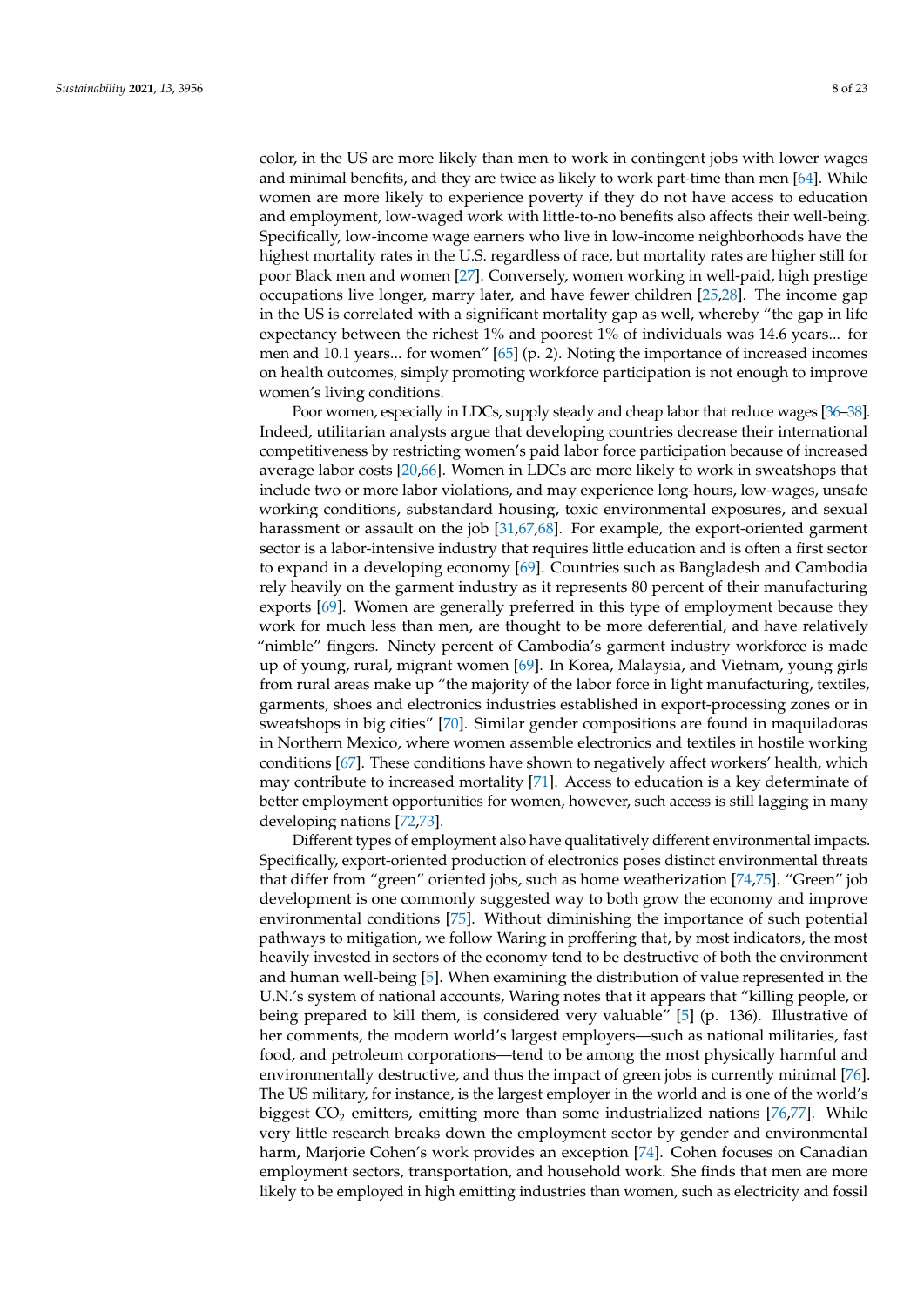fuel production, and men have much longer daily car commutes on average and are more likely to drive at all [\[74\]](#page-22-10).

Some research exists that suggests that better working conditions may attenuate environmental harm. Nations with stronger labor unions, and subsequently better workers' health and safety regulations, tend to have reduced greenhouse gas emissions comparatively [\[78\]](#page-22-14). In addition, cross nationally both DCs and LDCs with longer working hours tend to consume more energy and emit more  $CO<sub>2</sub>$  [\[79\]](#page-22-15). Considering that highly feminized sweatshop labor in developing nations tends to be precarious work, with long hours and minimal adherence to workers' rights or safety precautions, it stands to reason that much of this work is environmentally hazardous as well. Consider the example of the garment industry; it uses many toxic chemicals and is a heavy polluter that has surpassed planetary boundaries for waste generation, energy emissions, and land use [\[80\]](#page-22-16). Conversely, industries employing an educated workforce, especially ones that are unionized, may more closely adhere to worker's safety, and thus environmentally benign working conditions. Women's employment opportunities also have disparate economic impacts, and those impacts may be associated with education as well as decision making access.

Taken together, the above research suggests that women's political empowerment and educational attainment serve to increase life expectancy and mitigate environmental harm. These two associations would suggest that improving these dimensions of gender equality will also tend to result in an improved CIWB, as reduced emissions and increased life expectancy would be suggestive of greater sustainability in general. However, effects of women's involvement in the labor force are further complicated by a variety of national level factors, including predominant industrial sectors, stage of development, and world systems position. Thus, different forms of gender equality may interact with other key variables to produce different environmental impacts. We turn to our data and methods to describe how we investigate these phenomena below.

### *1.6. Hypotheses*

To summarize the above literature review, we are testing the following hypotheses (H1– H3) describing the proposed independent effects of the three dimensions of gender equality:

As proportionately more women have political decision-making positions (H1), and have access to education (H2), the CIWB of a nation will go down. Conversely, considering that a good deal of women's labor opportunities globally are in fields associated with relatively higher mortality rates and  $CO<sub>2</sub>$  emissions, as proportionately more women participate in the labor force (H3) the CIWB will go up.

In order to explore the ties between the components of gender equality included in this analysis suggested by the literature reviewed above, we test the hypotheses outlined below (H4–H5), which incorporate interaction terms to examine the moderating effect that the three aspects of gender equality have on one another:

As proportionately more women have political decision-making positions (H4), and have access to education (H5), the impact of women's participation in the labor force on CIWB will decline.

#### **2. Materials and Methods**

#### *2.1. Data and Analytic Technique*

To test our hypotheses, we utilize country-level information, integrating longitudinal data on socio-environmental variables from the UN [\[43\]](#page-21-6) and the World Bank [\[81\]](#page-22-17) for the years 1995 to 2013. The variables GDP per capita, urban population percentage, inflows of foreign direct investment as a percent of GDP, manufacturing as a percent of GDP, the percent of the population that is under 14, life expectancy at birth, and carbon dioxide emissions per capita were obtained from the World Bank's World Developmental Indicators website. They measure gross domestic product per capita in constant 2010 dollars, percent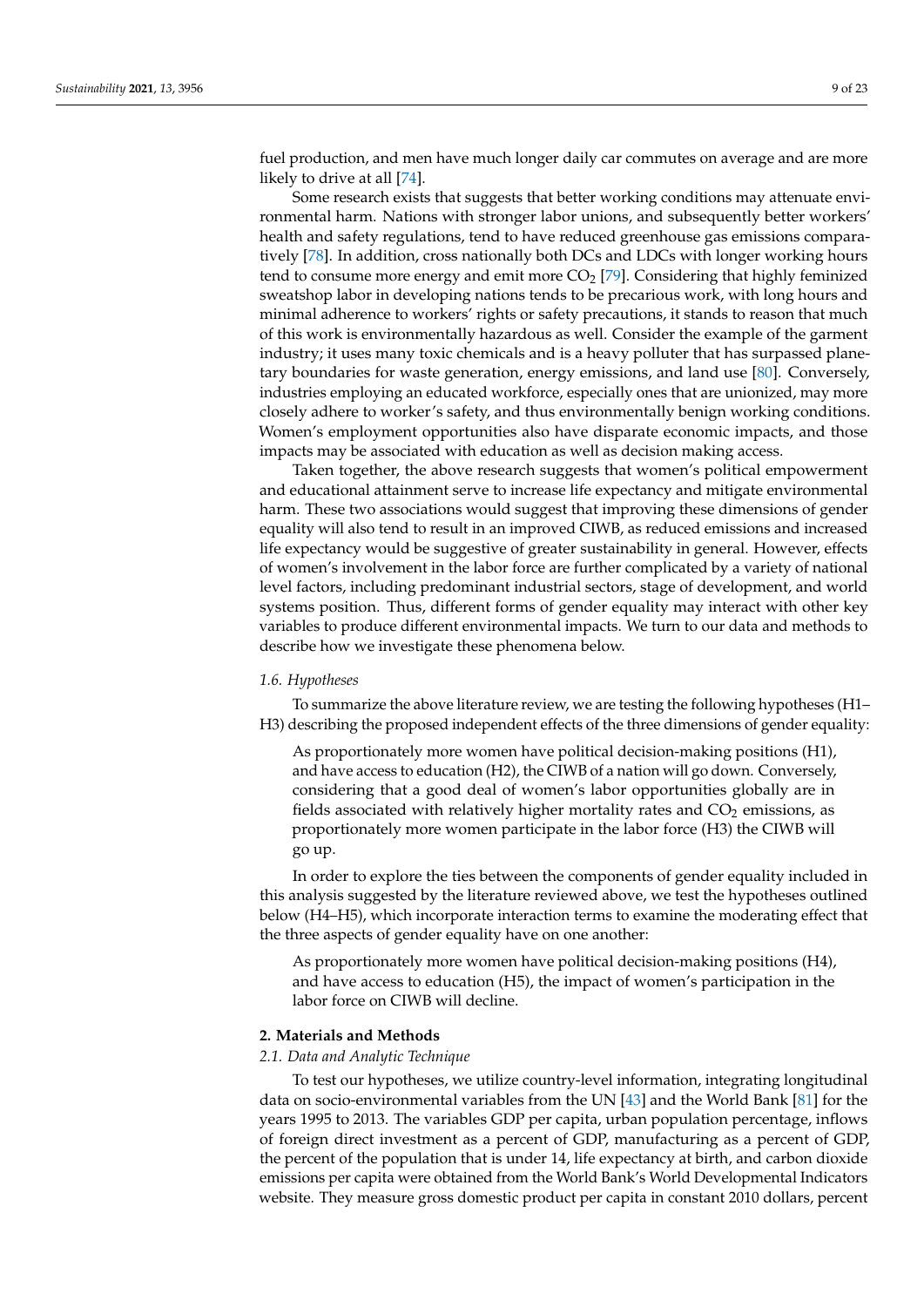of the population residing in urban settlements, percent of GDP attributable to foreign direct investment, percent of GDP attributable to manufacture, the age structure of the population, the average life expectancy of the population in a given year, and metric tons of  $CO<sub>2</sub>$  emitted per person, respectively. Life expectancy at birth and  $CO<sub>2</sub>$  emissions per capita are used in order to construct the dependent variable CIWB. GDP per capita is a primary independent variable of interest. Urban population size and foreign direct investment have been repeatedly found to be drivers of  $CO<sub>2</sub>$  emissions, and as a result we choose to control for them here.

Our gender inequality variables (share of parliament seats held by women, percent of women in the labor force, women's expected years of education) were obtained from the UNDP [\[43\]](#page-21-6). The data for the share of parliament seats held by women is compiled annually by the inter-parliamentary union, which collects data from national parliamentary websites. The data are made available through the UN as a disaggregated component of the Gender Inequality Index. The data consist of the percent of women in both upper/senate parliamentary roles as well as lower/house of representatives' parliamentary roles. The data for the labor force participation rate for women are compiled by the international labor organization and expresses women in the labor force as a percent of the working age population. The data for women's attainment of education measure the expected years of education for female children when entering school. Finally, the democracy data were obtained from the Polity Project [\[82\]](#page-22-18) and use a range of 0 to 10 to measure the importance and strength of democratic processes within political regimes. Specifically, the democracy, or DEMOC, variable of the Polity Project measures the existence and strength of a nation's (1) democratic institutions and procedures, (2) mechanisms that serve to check the power of executives, and (3) the civil rights and liberties [\[82\]](#page-22-18). In order to avoid comparing nation's with fundamentally different political and ideological approaches to democratic practices and processes, we exclude nations with a democracy score of 0, which indicates that a nation shows no evidence of democratic processes or values.

#### *2.2. CIWB*

To construct our dependent variable, we employ World Bank, World Development Indicators, data on anthropogenic  $CO<sub>2</sub>$  emissions per capita and average life expectancy at time of birth within nations. We place anthropogenic  $CO<sub>2</sub>$  emissions per capita, which captures emissions from the burning of fossil fuels and the manufacture of cement measured in metric tons, as our numerator in the CIWB ratio. We use average life expectancy at birth as our denominator. Doing so enables us to examine the change in a nation's anthropogenically produced  $CO<sub>2</sub>$  emissions in relation to that nation's change in average life expectancy. To prevent changes in the CIWB ratio being driven solely by one component of the measure, we incorporate a constant into the numerator which renders the coefficients of variation for  $CO_2$  emissions and life expectancy at birth equivalent to one another [\[83\]](#page-22-19). The following equation is used to calculate CIWB:

## CIWB =  $[(CO<sub>2</sub> per capita + 37.09)/$  life expectancy at birth $] \times 100$

CIWB's construction as a ratio calls for a particular interpretation of the outcomes presented in the analyses below. Two things should be kept in mind moving forward. First, as a result of CIWB's status as a ratio, it is possible that the associations it holds with the various independent variables examined here are the result of divergent associations between a predictor variable of interest and the numerator and denominator of CIWB. That is to say, a given predictor variable might have a differing association with emissions than it does with life expectancy at birth. What this ultimately suggests is that a particular value of CIWB, and as a result a particular sign and magnitude of the coefficient representing the association between a predictor and CIWB, can be the result of more than one set of social processes. Growth in the value of CIWB could be a function of increasing emissions and a stable life expectancy at birth, or of declining life expectancy coupled with a cessation in the growth of emissions—for example. However, the second consideration of note that we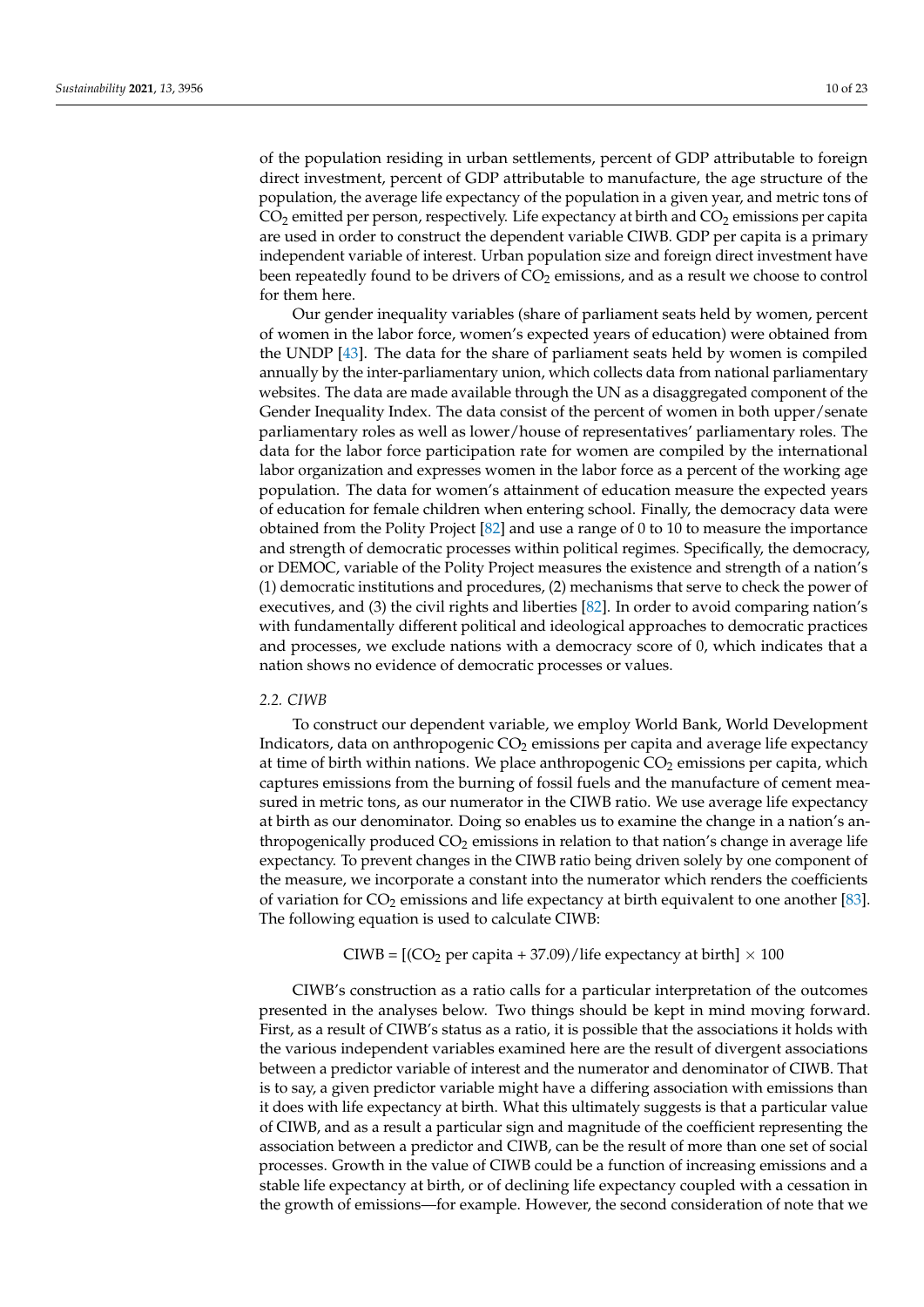draw readers attention to is that in either case the increase in CIWB would be representative of a decline in the years of life expectancy at birth that might be expected given a certain value of emissions. It is the responsiveness of such a dynamic to change in the various dimensions of gender equality that we are primarily interested in exploring here. Put simply, our analyses are constructed to explore how it is that change in women's rate of participation in the labor force, legislative processes, and the pursuit of formal education serves to change the expected relationship between  $CO<sub>2</sub>$  emission and the amount of time a population can expect to live. In this sense, CIWB is not fundamentally different from other ratio variables that are commonly included in sociological analyses, such as GDP per capita, population density, or energy use per capita. As with CIWB, growth in these ratios can be the result of a decline in the denominator relative to the numerator, or of growth in the numerator relative to the denominator. Yet, either path to growth in these ratios would be representative of, respectively: a larger economic output relative to population size; an increase in the size of the population in a given geographical area; and an increase in energy use relative to population size.

We nevertheless grasp the importance of gaining an understanding of the particular socioeconomic dynamics that lead to CIWB outcomes for both decision makers and researchers, as well as how it is that these dynamics might differ for more and LDCs. Thus, while our focus is on the association between the various dimensions of gender inequality and CIWB, we also include a replication of the analyses presented here where the dependent variables are set as the individual components of the CIWB ratio (i.e.,  $CO<sub>2</sub>$ emissions per capita and life expectancy at birth). We discuss what the results of these additional analyses indicate for the patterns observed here below. The results of the additional analyses can be found in Tables S1–S4 of the Supplementary Materials. In addition, nations included in analyses and in LDC and DC classifications can be found in Table S5 of the Supplementary Materials.

#### *2.3. Gender Equality*

At the level of the nation-state, the concept of gender equality has become a very useful analytic tool for development scholars to assess variation in gender relations and human development across time and space  $[8,9]$  $[8,9]$ . Much of the data utilized in this research are published by organizations like the UN and the Organisation for Economic Co-operation and Development. Indeed, for the UN, gender disparities in human development outcomes, either implicitly or explicitly, constitute a large portion of the information used to construct various measures of overall human development. On the one hand, the Human Development Index (HDI) and the Inequality-adjusted Human Development Index (IHDI) incorporate life expectancy at birth, which is partly dependent on maternal health [\[84\]](#page-22-20); the same is true for child mortality, which is used in the Multidimensional Poverty Index (MPI). On the other hand, the Gender Development Index (GDI) and the GII both explicitly incorporate dimensions of gender disparity in their development measure. Thus, gender relations play a major role not only in the broader concept of development, but also in how it is operationalized and measured. For this research, we use the GII [\[43\]](#page-21-6)—which measures reproductive health, empowerment, and the labor market participation—to estimate gender inequality in countries for which sufficient information is available. The GII measures can be broken down further, such that empowerment measures include proportion of parliamentary seats occupied by females and average years of educational attainment for females over 25 years of age. We are most interested in the effects of the proportion of parliamentary seats held by women, proportion of women that hold some secondary education, and proportion of adult women who participate in the labor force. Descriptive statistics for all variables of primary interest can be found in Table [1.](#page-11-0)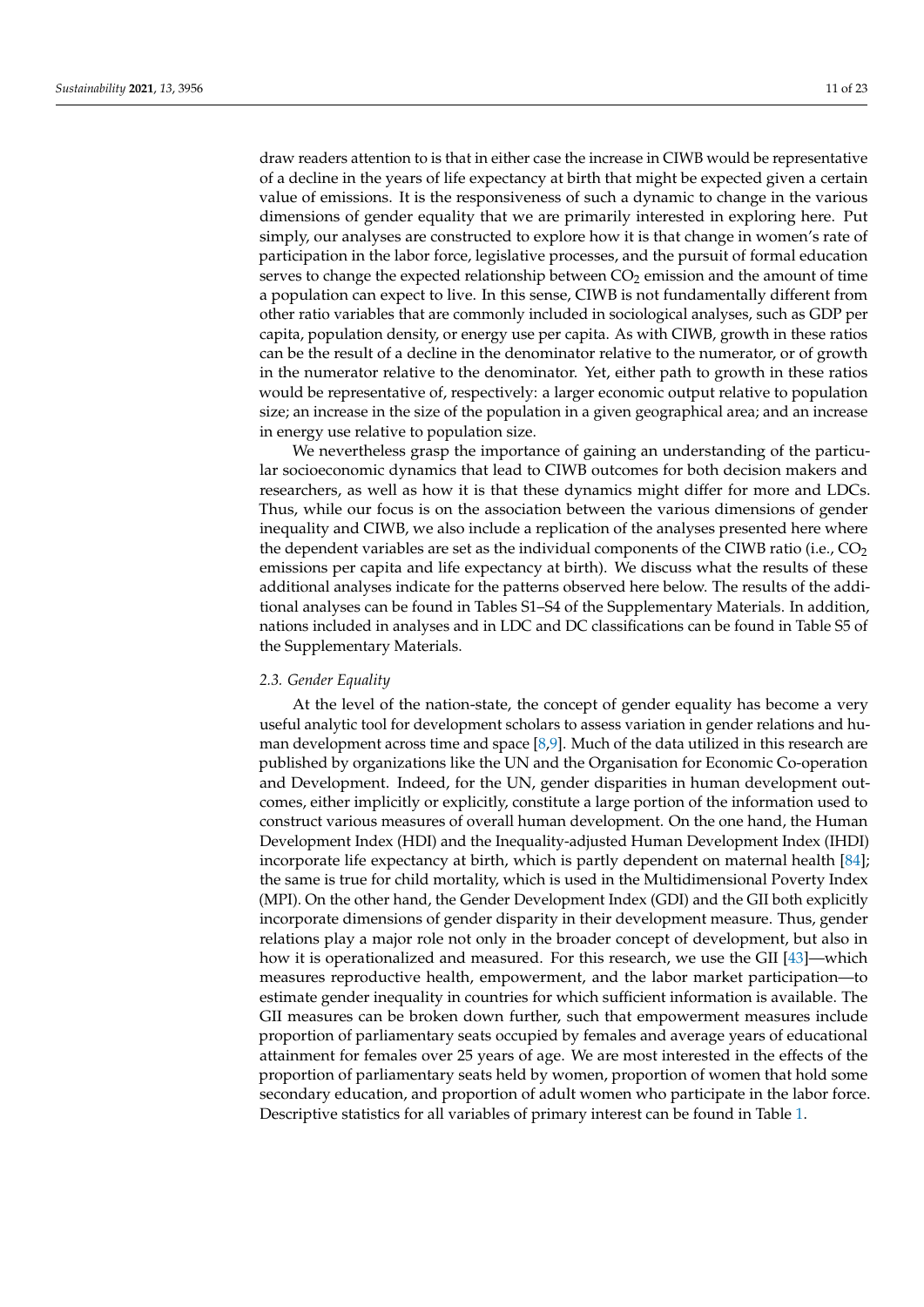| Variables                                                                 | Mean      | Median    | <b>SD</b> | Min.   | Max.       |
|---------------------------------------------------------------------------|-----------|-----------|-----------|--------|------------|
| $CO2$ emissions (metric tons<br>per capita)                               | 6.43      | 5.71      | 4.88      | 0.07   | 29.42      |
| Life expectancy at birth,<br>total (years)                                | 74.67     | 75.28     | 5.56      | 48.98  | 82.70      |
| CIWB per capita                                                           | 58.47     | 56.59     | 6.76      | 49.15  | 96.42      |
| GDP per capita (constant 2010 US\$)                                       | 21,899.68 | 11,938.28 | 21,908.51 | 233.14 | 103,588.60 |
| Percent of legislators that<br>are women                                  | 31.05     | 31.20     | 8.55      | 4.90   | 57.40      |
| Women's expected years<br>of schooling                                    | 14.79     | 15.10     | 2.39      | 5.60   | 21.00      |
| Women's labor force participation<br>(% of female population ages $15+$ ) | 51.17     | 51.30     | 9.09      | 23.09  | 84.59      |
| Foreign direct investment<br>$\frac{9}{6}$ of GDP)                        | 5.54      | 3.26      | 7.90      | 0.13   | 73.53      |
| Urban population (% of total)                                             | 65.79     | 67.96     | 17.42     | 9.90   | 97.69      |
| Democracy score                                                           | 8.73      | 9.00      | 1.94      | 1      | 10         |
| Population ages 0–14 (% of total)                                         | 21.44     | 18.66     | 7.07      | 13.37  | 46.17      |
| Manufacturing (% of GDP)                                                  | 16.28     | 16.35     | 5.93      | 1.06   | 34.6       |

<span id="page-11-0"></span>**Table 1.** Descriptive Statistics (*N* = 225).

## *2.4. Analytic Technique*

We constructed Prais-Winsten regression models with panel-corrected standard errors (PCSE), allowing for disturbances that are heteroskedastic and contemporaneously correlated across panels. We use nations as our unit of analysis and include year and country specific intercepts to control for potential heterogeneity that is temporally invariant within nations, and cross-sectionally invariant in time periods. Additionally, we correct for AR (1) disturbances within panels, treating the AR (1) process as common to all panels because there is no theoretical reason to assume the process is panel specific. These procedures are beneficial to the study at hand, as the use of fixed effect estimators acts to control for nation specific characteristics that might influence outcomes but are not easily measurable—such as particularities of a nation's geographical and geological advantages—as well as for phenomena specific to a particular time period that may influence many units simultaneously—such as fluctuations in the average costs of energy. The result is that the majority of variance accounted for in the models presented below is attributable to fixed effects estimators, and correlational hypothesis testing is conservative. Additionally, correcting for AR (1)—first order autocorrelation—accounts for the correlation of residuals from one year to the next. Accounting for such phenomena is useful as many social processes are temporally correlated in ways that are difficult to capture in statistical models, which can result in a violation of the assumption of independence in the distribution of residuals. Use of the "xtserial" command in Stata 15.1– from StataCorp of College Station, Texas, USA– suggested that autocorrelation was present in our data, while the "xttest3" command indicated the presence of heteroskedasticity. We carry out our analyses using the "xtpcse" command in Stata 15.1.

In order to explore the ways in which women's access to political decision-making positions and education moderate the association between women's participation in the labor force and CIWB, we again employ PCSE regression with corrections for AR (1) disturbances and also incorporate interaction terms between access to education and participation in the labor force, and number of legislative seats held and labor force participation in separate models. Finally, in order to gain further insight into the mechanisms driving change in CIWB found to be associated with the gender equality variables, we replicate the analyses described above using emissions per capita and life expectancy at birth as dependent variables in isolation of one another. Doing so grants us insight into how it is that these dynamics come to bear in both LDCs and DCs. The results of the analyses performed on the independent measures of  $CO<sub>2</sub>$  emissions per capita and life expectancy at birth can be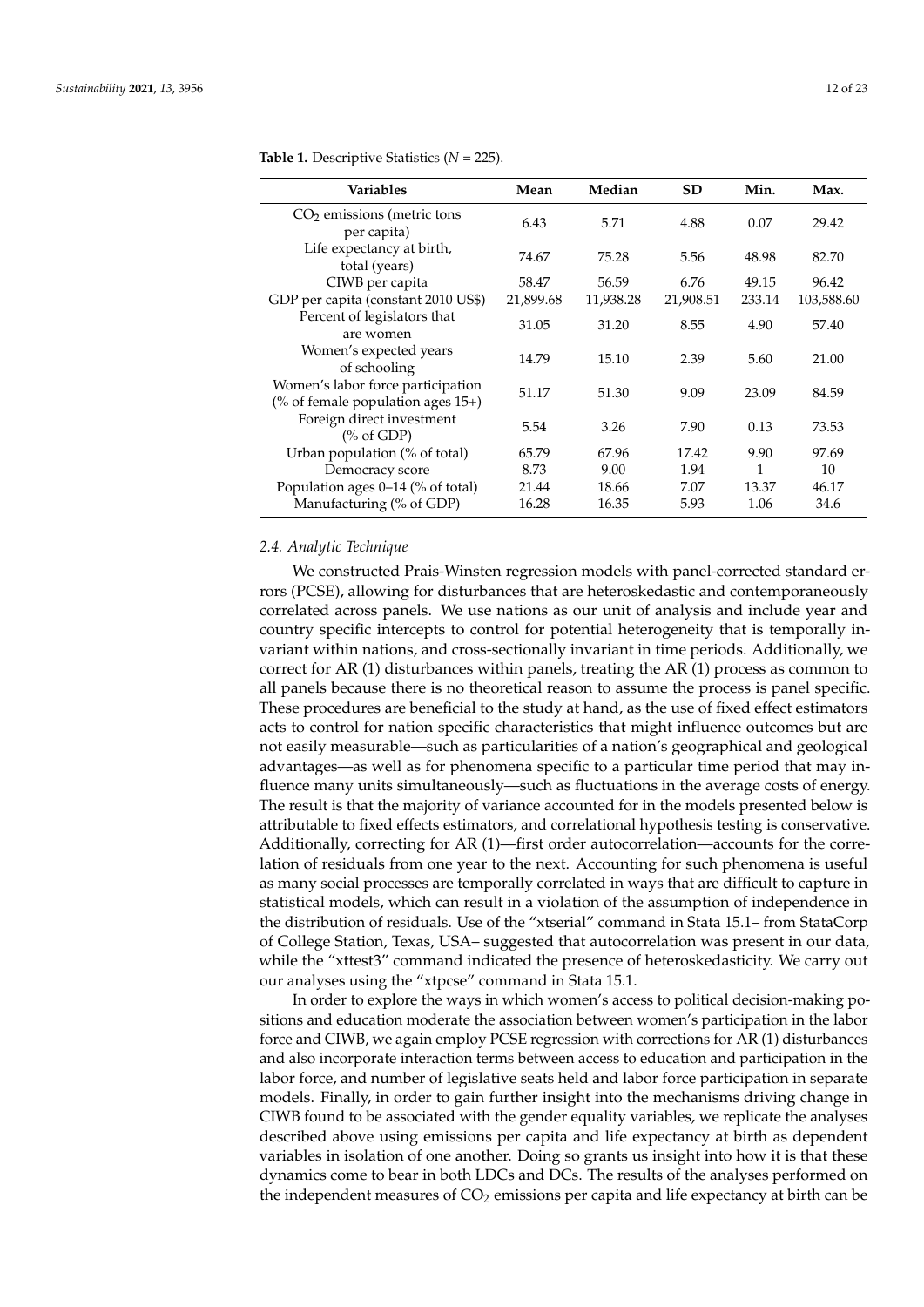viewed in the Supplementary Materials but are discussed and considered along with all other results below.

## **3. Results**

Results of the analyses using CIWB as the dependent variable can be found in Tables [2](#page-13-0) and [3.](#page-14-0) Table [2](#page-13-0) displays analyses exploring the direct effect of three of the primary components of the GII—percent of legislative seats held by women, expected years of education for women, and the percent of women active in the labor force—on CIWB (Here, we make two comments to address the topic of multicollinearity in our regression results. First, there are seven waves of data used for the longitudinal analysis in Model 1 of Table [2.](#page-13-0) To estimate variance inflation factors (VIFs) for this panel model, we ran seven cross-sectional OLS regression analyses, one for each wave of data. From these seven OLS models, the average maximum VIF was 7.38, which is below the conventional threshold of concern- 10. Second, while we report the VIF for this model in Table [2,](#page-13-0) the models in Table [3](#page-14-0) include interaction terms. As Allison notes, while the VIFs in a model with interaction terms will be high, this multicollinearity will have no adverse effect on the *p*-values of the variable and its interaction terms [\[85\]](#page-22-21)). Before continuing, we note that CIWB is an expression of the relationship between two variables that are of interest to scholars of sustainability studies. Those variables are pollution—here represented by  $CO<sub>2</sub>$ emissions per capita—and well-being—operationalized here as average life expectancy at birth. A change in the value of CIWB represents a change in the way that these two variables of interest relate to one other. Thus, substantively, positive percentage changes in CIWB should be interpreted an overall increase in the "intensity" with which  $CO<sub>2</sub>$  must be emitted in order to maintain a given level of life-expectancy. For instance, an increase of 0.2% in CIWB suggests that average emissions per capita have increased by 0.2% relative gains in life expectancy. Conversely, a 0.2% decrease in CIWB would suggest that life expectancy has increased by 0.2% relative to carbon dioxide emissions per capita—the more desirable of the two outcomes. Put differently, increasing CIWB is associated with an average loss of ground in efforts to achieve UN SDGs 3 and 13. On the other hand, a decrease in CIWB suggests that we are making progress towards achieving both of these critical goals.

Across all nations, our findings indicate that increases in both the percent of legislative seats held by women and the years of education women obtain serve to reduce the ratio of CO<sup>2</sup> emitted per year of life expectancy at birth. We find that across all nations a 1 percent increase in the percent of legislative seats held by women is expected to reduce CIWB by 0.01 percent, while increasing women's expected educational attainment by 1 percent is associated with a 0.07 percent reduction in CIWB. Conversely, it appears that, across all nations, increasing the percent of women participating in the labor force by 1 percent is associated with an increase in CIWB of 0.083 percent, on average. Finally, a 1 percent increase in GDP per capita should be expected to increase the CIWB by 0.085 percent, a result that remains stable across all models presented here and is consistent with the results of previous research exploring the impact of economic development on the CIWB [\[3\]](#page-20-2). The control variables urban population percentage, inflows of foreign direct investment as a percent of GDP, manufacturing as a percent of GDP, the percent of the population that is under 14 were, for the most part, found not to have a meaningful association with CIWB. The exception is the negative association between urbanization and CIWB in DCs. As with the association of GDP per capita, this association is to be expected considering what is suggested by the literature [\[17\]](#page-20-14).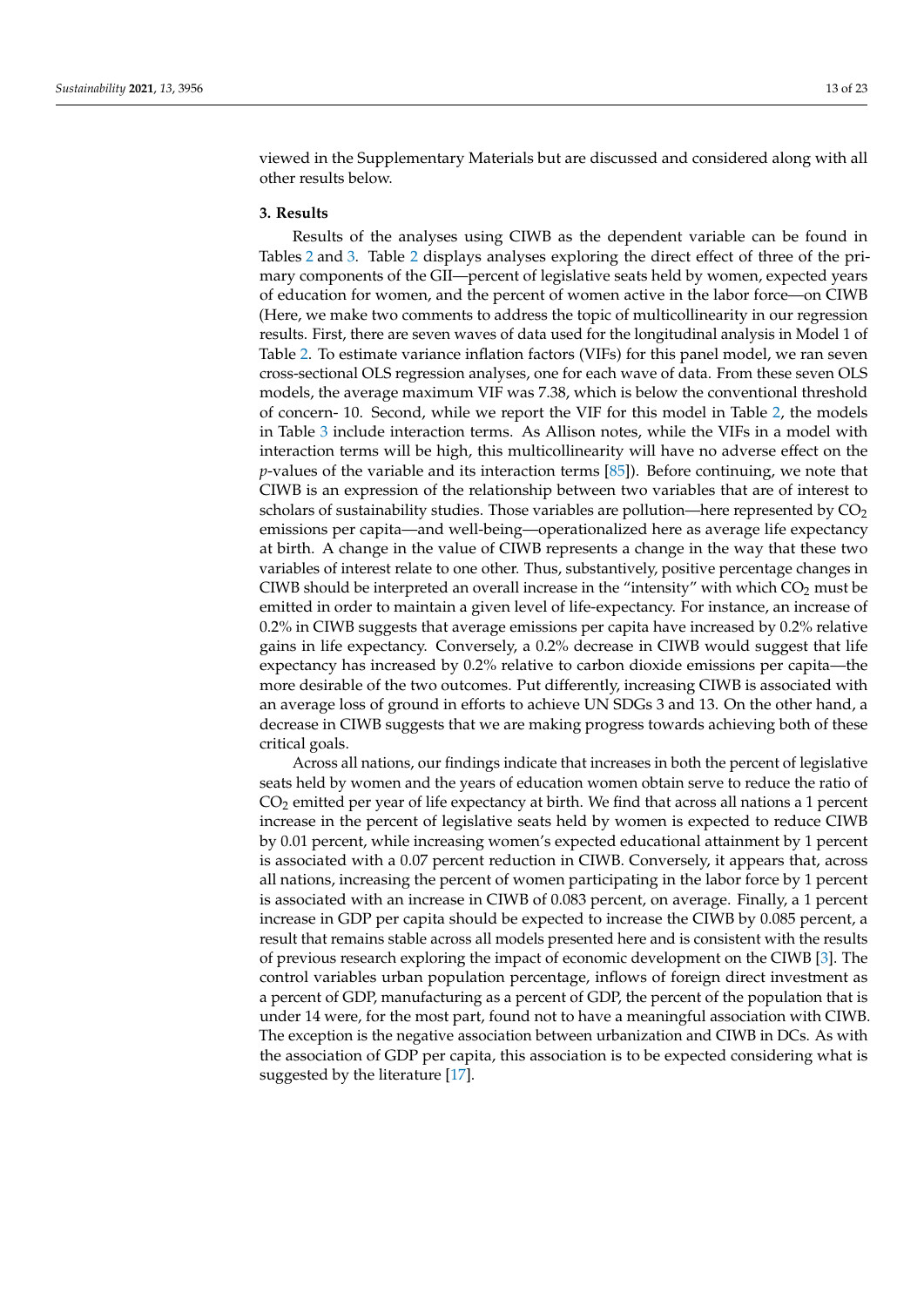| <b>Independent Variables</b>                      | <b>All Nations</b> | <b>DCs</b>  | <b>LDCs</b> |
|---------------------------------------------------|--------------------|-------------|-------------|
|                                                   | $-0.019$ ***       | $-0.002$    | $-0.019*$   |
| Percent of female legislators                     | (0.016)            | (0.011)     | (0.008)     |
|                                                   | $-0.065*$          | $-0.119**$  | 0.023       |
| Expected years of schooling for women             | (0.026)            | (0.034)     | (0.069)     |
|                                                   | $0.083**$          | $0.086*$    | $0.101*$    |
| Percent of women in the labor force (ages $15+$ ) | (0.104)            | (0.043)     | (0.026)     |
|                                                   | $0.085***$         | $0.112$ *** | 0.056       |
| GDP per capita                                    | (0.071)            | (0.024)     | (0.032)     |
|                                                   | 0.000              | 0.002       | $-0.003$    |
| Foreign direct investment                         | (0.001)            | (0.001)     | (0.301)     |
|                                                   | $-0.111$           | $-0.320*$   | $-0.142$    |
| Percent urban population                          | (0.083)            | (0.128)     | (0.438)     |
|                                                   | $-0.035$           | 0.044       | $-0.141$    |
| Percent population 0–14                           | (0.143)            | (0.047)     | (0.076)     |
|                                                   | $-0.018$           | $-0.054$    | 0.022       |
| Democracy                                         | (0.131)            | (0.030)     | (0.064)     |
| Percent of GDP from manufacturing                 | $-0.018$           | $-0.030$    | $-0.066$    |
|                                                   | (0.158)            | (0.026)     | (0.037)     |
| $R$ -squared $1$                                  | 0.999              | 0.998       | 0.989       |
| Nations/total N                                   | 70/225             | 34/130      | 36/95       |

<span id="page-13-0"></span>**Table 2.** Prais-Winsten regression models influences on carbon intensity of well-being.

Notes: \*\*\*  $p < 0.001$  \*\*  $p < 0.01$  \*  $p < 0.05$  (two-tailed tests); Standard errors in parentheses. <sup>1</sup> Readers may note that the  $R^2$  values of all models are relatively high (e.g., above 0.98). We caution readers against using these  $R^2$  values in order to determine the relative importance of variables added and removed from models. The PCSE modeling approach with fixed effect estimators for nation and year is designed to account for both contemporaneous and extemporaneous drivers of change in the dependent variable. The result is that the largest share of dependent variable variance is accounted for by model structure. In null models where no predictor variables were included, otherwise identical to those presented here,  $R^2$  values were consistently above 0.97—for instance.

We find notable changes in the associations when examining the same relationships in nations that fall under the UN's DCs classification. For example, across DCs the relationship between change in the percent of legislative seats held by women and CIWB that is statistically distinguishable from 0. As with analyses on all nations, increasing the percent of women active in the labor force is associated with increases in CIWB, when limiting analyses to DCs. Our findings suggest that there is a negative and significant relationship between women's average years of education and CWIB in DCs. What is more, this relationship appears to be of a notably greater magnitude in DCs than it does across all nations. Our findings indicate that among DCs a 1 percent increase in the expected educational attainment of women is associated with a 0.119 percent decrease in CIWB.

Analysis of the relationship between three components of gender inequality employed here, and CIWB in LDCs reveals results that are strikingly different than those yielded by analyses of DCs. While in DCs a 1 percent increase in the percent of legislative positions held by women did not have a statistically significant impact on CIWB, in LDCs the same change is estimated to reduce CIWB by 0.019 percent. Additionally, in LDCs a 1 percent increase in women's participation in the labor force is correlated with a 0.101 percent increase in CIWB. Finally, whereas expected years of education for women was a statistically significant indicator of gender equality in DCs, in LDCs a 1 percent increase in women's educational attainment does not have a statistically significant association with CIWB.

Exploring the results of such analyses on a disaggregated CIWB measure—that is, in models where associations with life expectancy at birth and emissions per capita are assessed independently of one another—offers some nuance to the results presented in Table [2.](#page-13-0) For instance, we find that, while the percent of women in legislative seats is negatively associated with a reduction in emissions, it has no association with life expectancy at birth. This finding indicates that the association between CIWB and percent of legislative seats held by women is a result of women's participation in decision making processes typically being negatively correlated with emissions. In contrast, the association between women's educational attainment and CIWB seems to be primarily a function of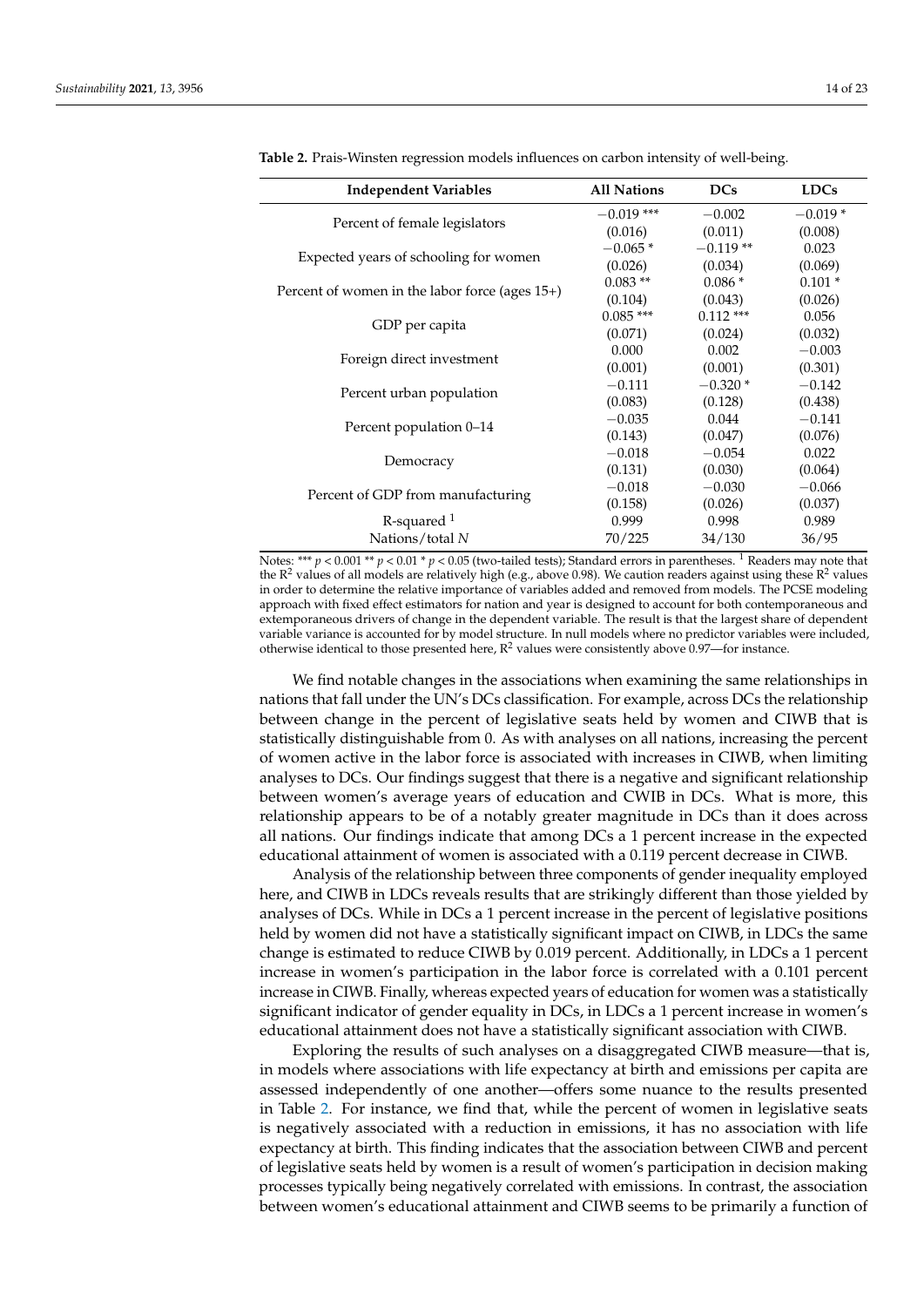education's association with simultaneous changes in life expectancy at birth and emissions per capita. That is to say, women's education is not found to have a significant association with emissions per capita or life expectancy at birth independently of one another, but it does seem to impact the way these two measures relate to one another, tending to result in the numerator— $CO<sub>2</sub>$  emissions per capita—shrinking in relation to the denominator—life expectancy at birth—in a way that is statistically meaningful. Finally, across all nations we find that the positive association between CIWB and women's labor force participation rate is most likely a result of the tendency for women's participation in the formal labor market to result in reductions in life expectancy at birth—as it does not appear to have a statistically significant relationship with emissions per capita.

| Independent<br><b>Variables</b> | All<br>Nations-<br>Model 1 | A11<br>Nations-<br>Model 2 | DC <sub>s</sub> -<br>Model 3 | DC <sub>s</sub> -<br>Model 4 | LDC <sub>s</sub> -<br>Model 5 | LDC <sub>s</sub> -<br>Model 6 |
|---------------------------------|----------------------------|----------------------------|------------------------------|------------------------------|-------------------------------|-------------------------------|
| Percent female                  | $0.180**$                  | $-0.012**$                 | $-0.225$                     | $-0.009$                     | $0.449$ ***                   | $-0.018**$                    |
| legislators                     | (0.086)                    | (0.004)                    | (0.242)                      | (0.010)                      | (0.117)                       | (0.006)                       |
| Women's education               | $-0.079**$                 | $0.994$ ***                | $-0.108**$                   | $2.105**$                    | $-0.24$                       | $1.587***$                    |
|                                 | (0.026)                    | (0.118)                    | (0.034)                      | (0.628)                      | (0.060)                       | (0.296)                       |
| Women in the                    | $0.231$ ***                | $0.722$ ***                | $-0.095$                     | $1.621$ ***                  | $0.455***$                    | $1.056$ ***                   |
| labor force                     | (0.350)                    | (0.075)                    | (0.208)                      | (0.444)                      | (0.107)                       | (0.296)                       |
| GDP per capita                  | $0.086$ ***                | $0.102$ ***                | $0.107$ ***                  | $0.117***$                   | $0.077**$                     | $0.134$ ***                   |
|                                 | (0.015)                    | (0.014)                    | (0.023)                      | (0.023)                      | (0.029)                       | (0.031)                       |
| Foreign direct                  | 0.000                      | 0.000                      | 0.002                        | 0.003                        | 0.000                         | $-0.003$                      |
| investment                      | (0.001)                    | (0.001)                    | (0.001)                      | (0.001)                      | (0.010)                       | (0.002)                       |
| Percent urban                   | 0.095                      | $-0.067$                   | $-0.324**$                   | $-0.263*$                    | $-0.031$                      | 0.045                         |
| population                      | (0.152)                    | (0.061)                    | (0.125)                      | (0.124)                      | (0.071)                       | (0.052)                       |
| Percent age 0-14                | $-0.039$                   | $-0.001$                   | 0.036                        | 0.053                        | $-0.115$                      | $-0.048$                      |
|                                 | (0.031)                    | (0.028)                    | (0.046)                      | (0.045)                      | (0.011)                       | (.055)                        |
| Democracy                       | $-0.023*$                  | $-0.017$                   | $-0.056$                     | 0.047                        | $-0.027*$                     | $-0.0023*$                    |
|                                 | (0.011)                    | (0.012)                    | (0.031)                      | (0.027)                      | (0.011)                       | (0.009)                       |
| Percent of GDP                  | $-0.021$                   | $-0.025$                   | $-0.033$                     | $-0.016$                     | $-0.015$                      | $-0.019$                      |
| (manufacturing)                 | (0.013)                    | (0.013)                    | (0.028)                      | (0.026)                      | (0.011)                       | (0.011)                       |
| Legislators x                   | $-0.048*$                  |                            | 0.057                        |                              | $-0.116$                      |                               |
| labor force                     | (0.021)                    |                            | (0.367)                      |                              | $***$                         |                               |
|                                 |                            |                            |                              |                              | (0.029)                       |                               |
| Education x<br>labor force      |                            | $-0.256$                   |                              | $-0.574$                     |                               | $-0.404$                      |
|                                 |                            | ***                        |                              | ***                          |                               | ***                           |
|                                 |                            | (0.031)                    |                              | (0.163)                      |                               | (0.067)                       |
| R-squared                       | 0.998                      | 0.999                      | 0.998                        | 0.987                        | 0.992                         | 0.998                         |
| Nations/total N                 | 70/225                     | 70/225                     | 34/130                       | 34/130                       | 36/95                         | 36/95                         |

<span id="page-14-0"></span>**Table 3.** PCSE models of influences on carbon intensity of well-being.

Notes: \*\*\*  $p < 0.001$  \*\*  $p < 0.01$  \*  $p < 0.05$  (two-tailed tests); Standard errors in parentheses.

Exploring these more fundamental associations grants greater insight into the observed differences in the associations between our measures of gender equality and CIWB across the LDC and DC classifications as well. This is especially true when it comes to understanding the unique associations found in the analysis of DCs. For instance, women's political participation seems to be more impactful for emissions outcomes than those associated with life expectancy at birth, but that association is not significant among DCs. The result is that, for such nations, increasing the relative proportion of women holding legislative seats does not result in a decline in emissions, and thus has little or no bearing on the ratio of emissions to life expectancy—CIWB. However, for such nations we also find that increases in the average years of education attained by women both reduces emissions and increases life expectancy at birth. The result is that in DCs, increasing women's educational attainment is a particularly effective way to reduce CIWB—or improve the efficiency with which natural resources are converted to social well-being. On the other hand, we see that in LDCs, as is true across all nations, percent of women holding legislative seats has a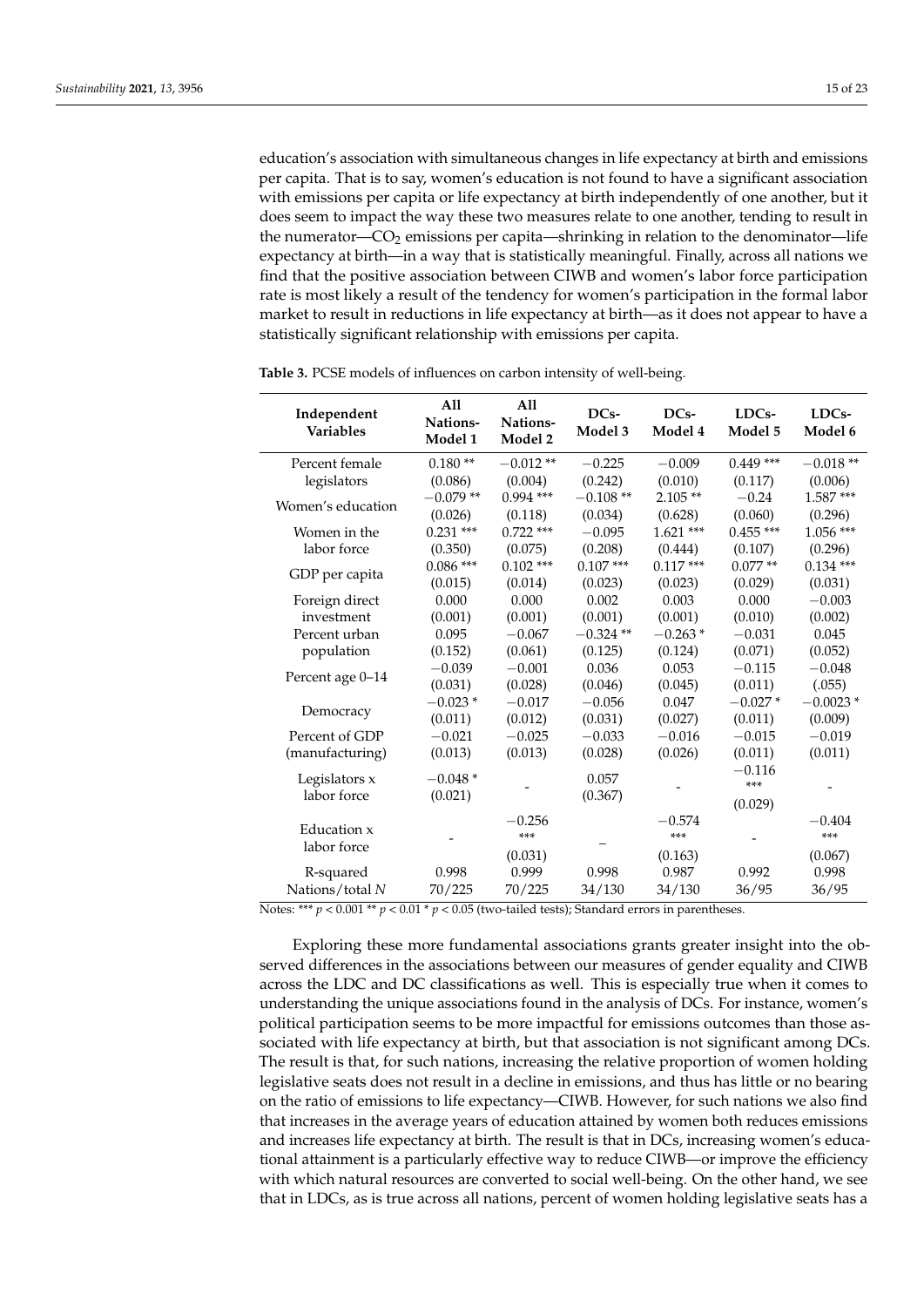in LDCs serves to improve environmental conditions, but not necessarily life expectancy at birth. Additionally, as is the case across all nations, increasing the percent of women who are active in the labor force seems to result in reductions in life expectancy across LDCs, but not in any significant change in emissions. These results suggest that, while more DCs would benefit most from policies that further women's education, LDCs might benefit greatly from policies aimed at both improving women's educational prospects and at implementing labor protections that safeguard the health of women joining the workforce. The results for analyses on the independent components of CIWB can be viewed in Tables S1 and S2.

It is often the case that components of gender inequality change concurrently and that the various aspects of gender equality likely have an impact on the form that each other takes. For example, it is likely that the average level of women's education and the number of women in positions of legislative power impact the ways in which women participate in the workforce. In Table [3,](#page-14-0) we examine how components of gender equality moderate each other's relationship with CIWB. As with the analyses presented in Table [2,](#page-13-0) we explore how such moderation varies among LDCs, DCs, and all nations. Additionally, we replicate these models on the two components of CIWB independently. The results can be viewed in Tables S3 and S4 of the Supplementary Materials.

In Table [3,](#page-14-0) Model 1, we explore how the percent of legislative positions held by women moderates the relationship between the percent of women in the labor force and CIWB. Our findings indicate that, though the main effect of both percent of legislative seats held by women and percent of women active in the labor force are positive, the interaction between the two is both significant and negative. This finding suggests that, across all nations, increasing the percent of women with positions in the legislature by 1 percent is associated with a reduction in the impact that increases in women's participation in the labor force has on CIWB. Model 2 demonstrates that a similar set of associations exist for the relationships between women's education, women's participation in the labor force, and CIWB. Exploration of these interactions in DCs and LDCs indicates that such associations remain fairly consistent across all nation groupings explored here. The exception to this consistency is the interaction between the percent of legislative seats held by women and the percent of women active in the labor force in DCs (Model 3), where we found that there is no significant interaction between these two aspects of gender equality.

Exploration of the moderating associations between women's percent of legislative seats, women's educational attainment, and women's labor force participation for life expectancy at birth and emissions per capita allows for greater nuance to be incorporated into this discussion. Again, we find that, across all nations, increasing the percent of women holding legislative seats reduces the impact that women's labor force participation has on emissions, while also yielding an increasingly positive association with women's labor force participation and life expectancy. This suggests that, across all nations, while increasing labor force participation tends to increase emissions, and reduce life expectancy—leading to overall increases in CIWB—these impacts are attenuated in nations that include women in political decision-making processes. We note that, while these results remain consistent for LDCs, as is the case in Table [3,](#page-14-0) in more DCs, women's participation in legislative processes does not moderate the associations between women's labor force participation and emissions or life expectancy.

Similarly, we find that across all nations increasing women's educational attainment does not moderate the association between  $CO<sub>2</sub>$  emissions per capita and women's labor force participation. Yet, such a moderation does exist for the association between women's education, women's labor force participation, and life expectancy at birth. Specifically, we find that women's labor force participation is negatively associated with life expectancy at birth across all nations, but that the association is attenuated—or made to be more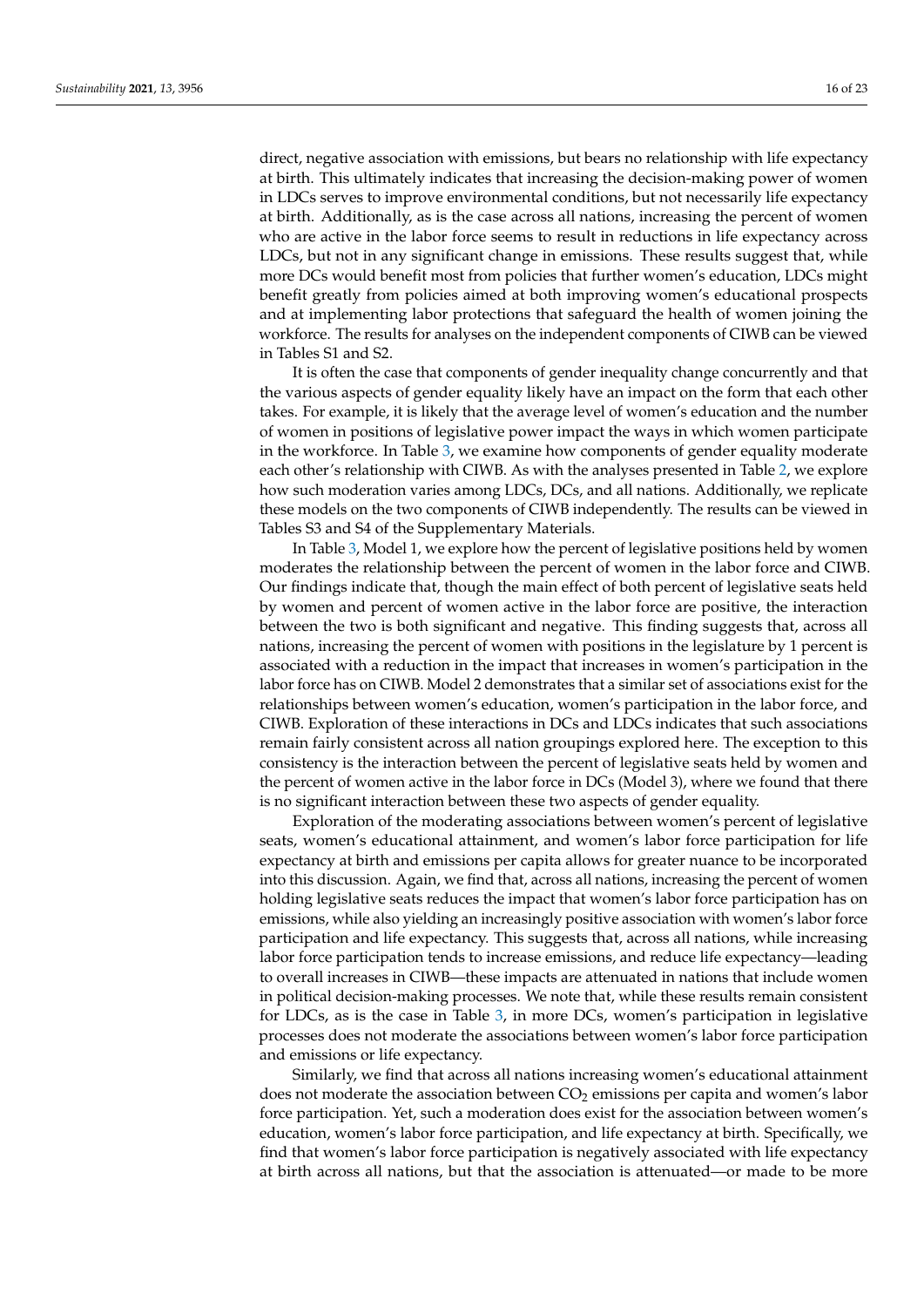positive—in social contexts where women are more involved in secondary and postsecondary education. These results remain consistent when analyses are limited to LDCs.

As is the case in the results presented in Table [3,](#page-14-0) in Tables S3 and S4 we find that in DCs increasing women's educational attainment has a double benefit for CIWB. Among DCs, we find that countries with a higher women's educational attainment value see the association between women's labor force participation and emissions reduced (i.e., made to be less positive), even as the association between women's labor force participation and life expectancy is increased (i.e., made to be more positive).

Considering the consistency of the results presented in Table [3,](#page-14-0) as well as the consistency of the results presented in the Supplementary Materials, here we focus the remainder of our analytical discussion on the moderating effect of the three components of gender inequality across all nations. To aid in the discussion of these results, graphic representations of Models 1 and 2 of Table [3](#page-14-0) are presented in Figures [1](#page-16-0) and [2](#page-17-0) below.

<span id="page-16-0"></span>

Caption: Figure 1 displays the estimated percentage effect of a 1% change in women's participation in the labor force on CIWB. Shaded area represents 95% confidence intervals. Increasing the percent of women holding legislative seats reduces the magnitude of the relationship between the number of women in the labor force and CIWB. However, we note that beyond roughly 36.4% (indicated by the dashed horizontal line's intersection with the shaded region) of legislative positions being held by  $\mathbf{u}$  the dashed horizontal line's intersection with the shaded region) of legislative positive positive positive positive posiwomen the relationship between women's participation in the labor force and CIWB is no longer statistically significant. **Figure 1.** Estimated coefficient of women in the labor force conditioned on women legislators.

Figure [1](#page-16-0) displays the interaction between women's labor force presence and women's presence in the legislature across all nations. Examination of Figure [1](#page-16-0) demonstrates that when percent of women holding legislative positions is relatively low, the association between women's labor force participation and CIWB is at its highest. Increasing the percent of positions in legislative bodies that are held by women, however, notably reduces the association between CIWB and increases in the percent of women in the labor force. The association between labor force participation and CIWB continues to decline as the percent of legislative seats held by women increases until the percent of legislative seats held by women reaches 36.4% (the 74th percentile) at which point the association between women's labor force participation and CIWB is no longer statistically significant. This suggests two things, the first is that if a nation was to move from the minimum value of labor force participation (23.09%) to the maximum value (84.59%), while women's participation in the legislature was held at the minimum observed value of 4.9% then we should expect CIWB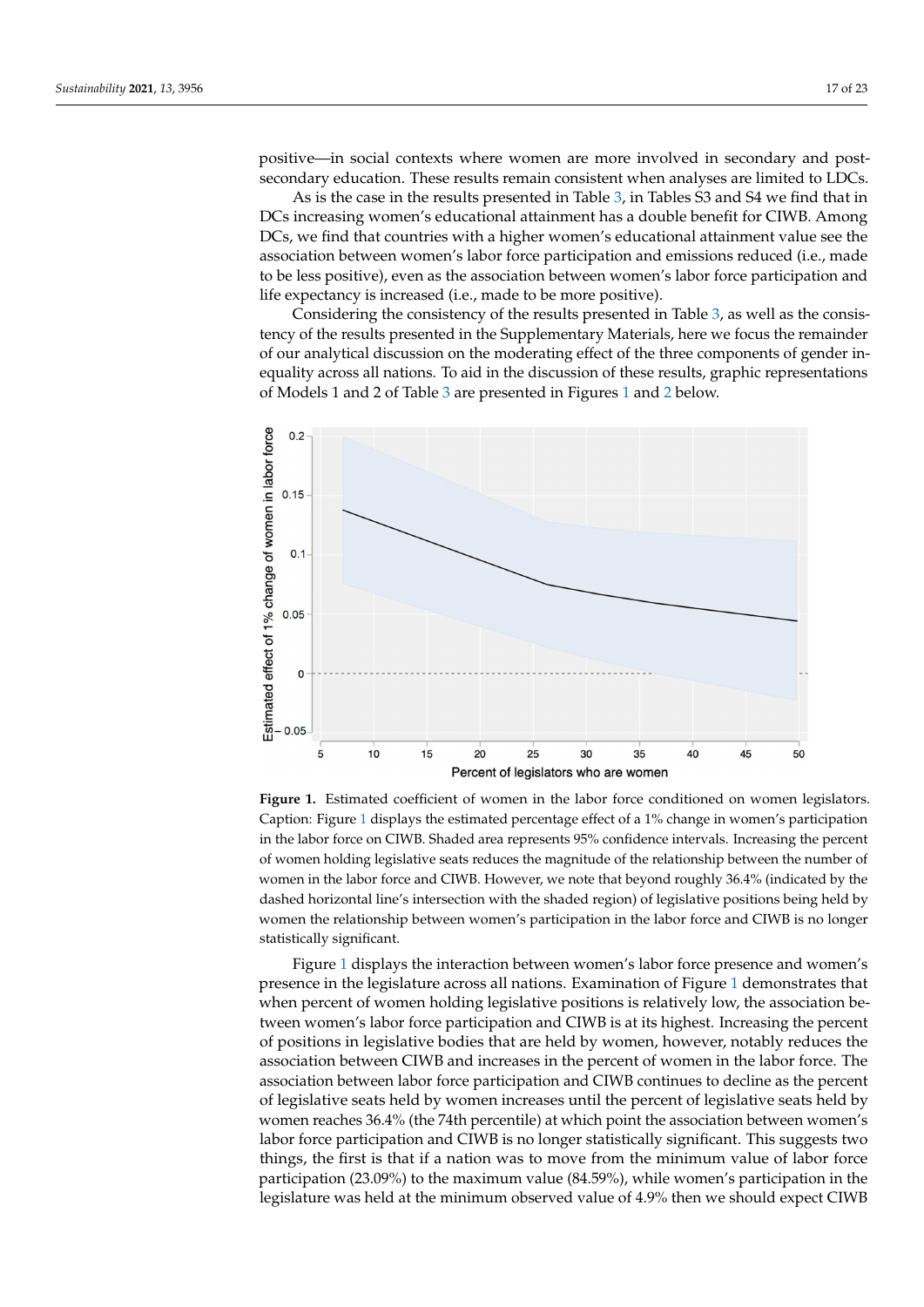to increase by roughly 9.6%—suggesting that the carbon cost of life expectancy is notably increased. If, however, the nation has a more gender equal political representation then this impact is greatly diminished, such that beyond 36.4% of women's representation there is no statistical impact on CIWB associated with the financial empowerment of women.

 $\mathcal{L}_{\mathcal{A}}$  displays the estimated percentage effect of a 1% change in women's participa-

<span id="page-17-0"></span>

Caption: Figure 2 displays the estimated relationship between women's participation in the labor force and CIWB as moderated by the expected years of education women will hold at the national level. Shaded area represents 95% confidence intervals. As the number of years women are educated increases, the effect of women's participation in the workforce on CIWB declines substantially. Beyond about 13.84 years of education (marked by the dashed horizontal line's intersection with the tially. Beyond about 13.84 years of education (marked by the dashed horizontal line's intersection shaded region) the relationship between women's participation in the labor force and CIWB is no **Figure 2.** Estimated coefficient of women in the labor force conditioned on women's education. longer statistically significant.

Figure [2](#page-17-0) displays the moderation of the relationship between women's participation in the labor force and CIWB by expected years of women's education among all nations. As with Figure [1,](#page-16-0) Figure [2](#page-17-0) suggests that increasing the average years of educational attainment held by women substantially reduces the impact that women's labor force participation has on CIWB. As our results in Tables S3 and S4 of the Supplementary Materials demonstrate, this association is driven by the tendency for nations with higher levels of women's educational attainment to have a relatively positive association between women's labor force participation and life expectancy at birth. Here, however, we note that the moderation of the association between women's labor force presence and CIWB by women's educational attainment continues until about 13.84 years of education is reached (the 37th percentile of women's education), at which point the relationship between the percent of women active in the labor force and CIWB is no longer significant. Put differently, if a nation was to move from the minimum value of labor force participation (23.09%) to the maximum value (84.59%), while women's educational attainment was held at the minimum observed value of 5.6 years then we should expect CIWB to increase by roughly 17.20%—suggesting that the carbon cost of life expectancy is substantially increased. If, however, the nation has a more gender equal educational outcomes then this impact is greatly diminished, such that beyond 13.84 years of women's education there is no statistical impact on CIWB associated with women's participation in the labor force. horizontal dashed line's intersection with the shaded region) the relationship between labor force participation and CIWB is not statistically different from 0.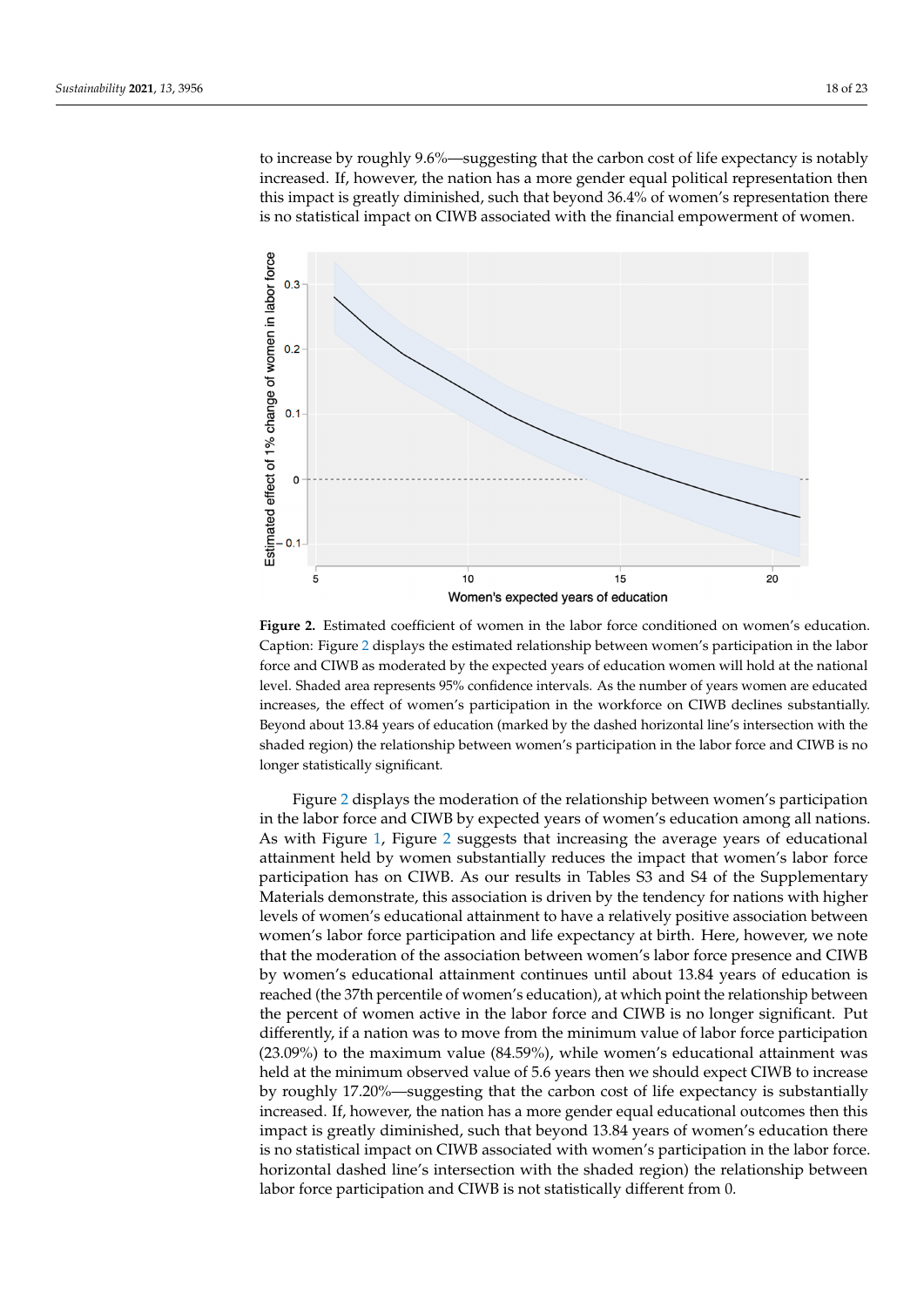## **4. Discussion and Conclusions**

In this study, we build upon prior environmental sociological research that understands gender equality as a socio-structural factor that is more or less uniform in its constitution [\[8\]](#page-20-7) or is best understood as an aggregation of many interrelated components of social life which have consonant impacts on socio-ecological outcomes [\[9\]](#page-20-8). However, drawing from a number of works concerning the relationship between gender equality,  $CO<sub>2</sub>$  emissions, life expectancy, economic activities, and myriad other aspects of social life, we depart from previous work in theorizing that gender equality is not only a multidimensional social structure, but that each dimension of this complex structure may impact social and environmental spaces in unique ways. Similarly, we note that the various constituents of the social world that contribute to the presence or absence of gender equality are deeply interrelated. As a result, it is likely that a change in any single dimension of gender equality will modify the way the others relate to socio-ecological processes. We argue that one implication of this complexity is that the achievement of gender equality across numerous dimensions is not only of benefit to women, but also creates greater space to simultaneously improve wellbeing while drawing down the carbon intensity of social processes.

The purpose of looking at different components of gender equality is to assess the types of gender development that are most advantageous to women and the environment. We find that the type of development matters for both environmental and social outcomes. Specifically, for the models that include all nations, increasing gender empowerment, which includes both the percent of legislative seats held by women and their years of educational attainment, serves to reduce the ratio of  $CO<sub>2</sub>$  emitted per year of life expectancy at birth. Thus, generally enhancing women's empowerment also serves to lessen this harmful environmental impact relative to the social good it yields. The results further suggest that women's educational attainment is associated with both reduced emissions and increased life expectancy, which are in line with previous research, explored above, showing a positive relationship between education attainment and life expectancy as well as environmental resilience [\[54](#page-21-17)[,55\]](#page-21-18). Our results look a bit different when we focus on DCs versus LDCs. For instance, they indicate that in more DCs the percent of women holding legislative seats does not offer the same environmental benefit as it does in LDCs and across all nations.

However, across all nations—and in LDCs in particular—increasing the percent of women participating in the labor force is associated with an increase in CIWB. Thus, increasing labor force participation, and potentially creating more exploitative and unequal labor relations, correlates with a declining conversion of environmental exploitation into social well-being. The dimensions of gender inequality are not entirely independent of one another, however, and serve to moderate each other's associations with CIWB. Increasing women's educational attainment and seats in parliament attenuate the relationship between the percent of women in the labor force and CIWB, both across all nations but particularly in LDCs.

The finding that increasing women's labor force participation increases the CIWB, especially in LDCs, is interesting and calls for comment. Considering the power dynamics of the world system and the problem of unequal exchange across as well as within nations', the least desirable work falls on the most disadvantaged groups of people [\[86\]](#page-22-22). As noted in the literature review, women around the world make up the poorest and least educated groups of people with the least political decision-making power and access to resources [\[28\]](#page-20-25). In developing countries, women often make up the majority of sweatshop laborers in textiles and electronics manufacturing [\[71\]](#page-22-7). This has led some commentators to refer to this phenomenon as the "feminization of globalization" or labor [\[87\]](#page-22-23). Women are hired for these jobs because of their presumed agility and docility, in that they will accept the lowest wages and worst working conditions with little-to-no complaint or resistance. While women workers do organize and resist, these sexist assumptions about women workers persist [\[88\]](#page-22-24). Export manufacturing of textiles and electronics or processing of electronic waste, among others, generally degrade the environment with emissions, toxins, and waste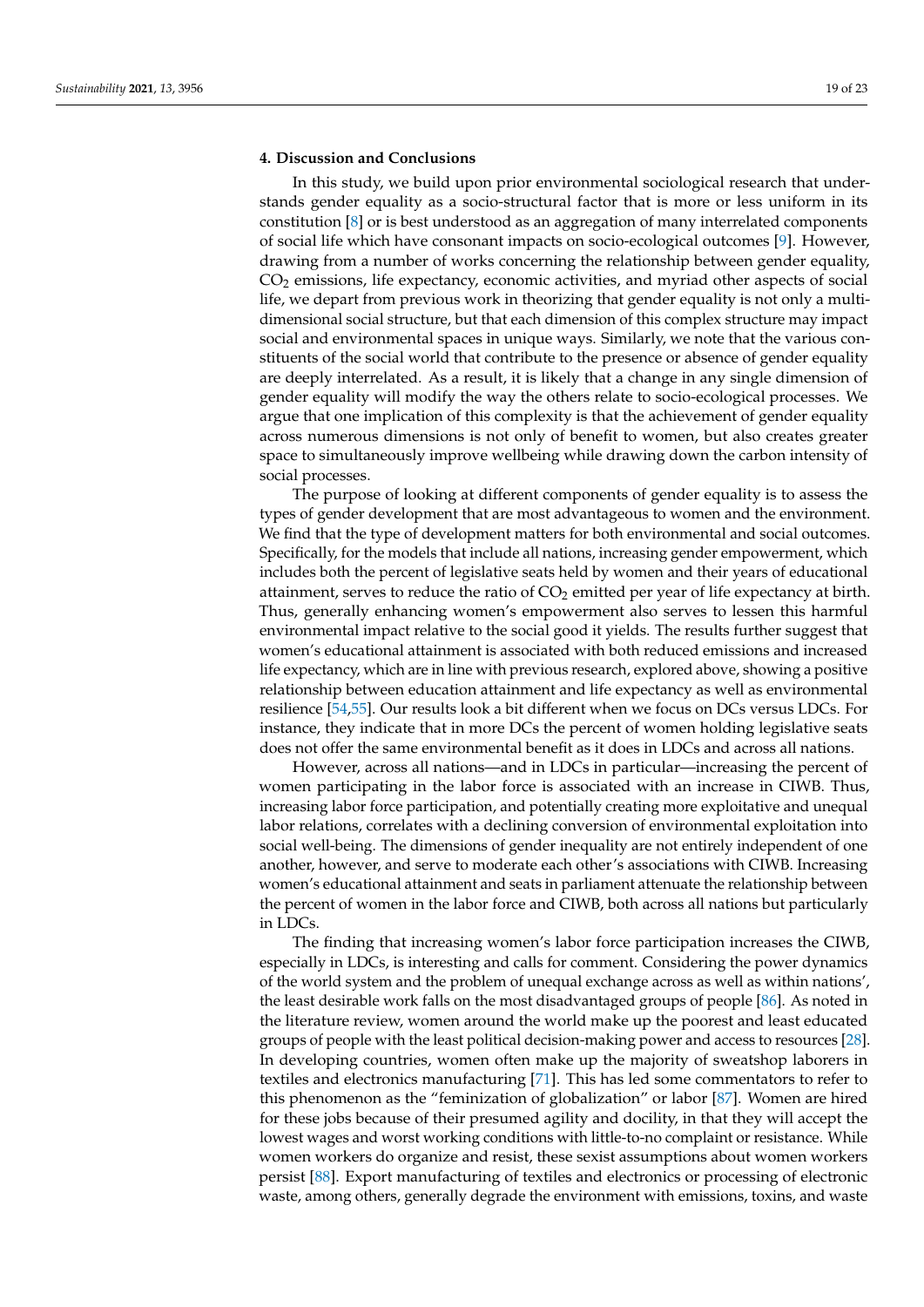byproducts. Workers exposed to waste or manufacturing byproducts also may experience physical health consequences [\[71\]](#page-22-7). While our data do not show these relationships explicitly, an ample body of research explores issues of unequal exchange [\[13,](#page-20-12)[86\]](#page-22-22) and gender and development [\[37,](#page-21-3)[71,](#page-22-7)[87\]](#page-22-23). Indeed, our findings generally support these theoretical and empirical claims, as they demonstrate that the most direct impact of women's participation in the workforce on CIWB is its association with reduced life expectancy across all nations. Considering as much, we believe that future research into the mechanisms that underlie the relationship between gender, unequal exchange, and CIWB may also prove fruitful.

The above results suggest that the different components of gender equality have variable effects on  $CO<sub>2</sub>$  emissions, life expectancy at birth, and their relation to one another such that nation and position in the geopolitical field interact with women's empowerment and employment to create disparate outcomes. Thus, targeting gender developments particular to nations, and their political and economic circumstance (SDG 5), is an important consideration for sustainable development. As previous research suggests, and our work shows, empowering women is generative of both social and environmental benefits. In the case of LDCs, the form of women's empowerment that most meaningfully impacts CIWB, and the related measures of life expectancy and emissions, is that of including women in legislative bodies and processes. While a focus on women's education is most beneficial in the case of more DCs.

In sum, our findings suggest that if we can increase the quality of human development, especially in regard to gender equality, rather than focusing on growth of GDP per capita, then we can mitigate our impact on the climate and improve human well-being. These findings corroborate other research that demonstrates the mutually beneficial relationship between different forms of equality and environmental quality. Future research should continue to parse out the mechanisms of different aspects of inequality—based on race, class, and nation, among others, as well as their intersections—that affect environmental outcomes.

**Supplementary Materials:** The following are available online at [https://www.mdpi.com/article/](https://www.mdpi.com/article/10.3390/su13073956/s1) [10.3390/su13073956/s1,](https://www.mdpi.com/article/10.3390/su13073956/s1) Table S1: Prais-Winsten regression models with panel-corrected standard errors of gender equality influences on carbon dioxide emissions per capita, Table S2: Prais-Winsten regression models with panel-corrected standard errors of gender equality influences on life expectancy at birth, Table S3: Prais-Winsten regression models with panel-corrected standard errors of gender equality and their interaction's influences on carbon dioxide emissions per capita, Table S4: Prais-Winsten regression models with panel-corrected standard errors of gender equality and their interaction's influences on life expectancy at birth, Table S5: Nations included in analyses and LDC/DC classifications.

**Author Contributions:** Conceptualization, C.E., P.T.G. and J.A.M.; methodology, P.T.G. and J.A.M.; validation, M.T.C. and P.T.G.; formal analysis, P.T.G.; resources, C.E., P.T.G., J.A.M., M.T.C.; data curation, J.A.M.; writing—original draft preparation, C.E., P.T.G., J.A.M.; writing—review and editing, C.E., P.T.G., J.A.M., M.T.C.; visualization, P.T.G. All authors have read and agreed to the published version of the manuscript.

**Funding:** This research received no external funding.

**Institutional Review Board Statement:** Ethical review and approval are not applicable for this study, as it does not involve humans or animals.

**Informed Consent Statement:** Not applicable.

**Data Availability Statement:** Data available upon request.

**Conflicts of Interest:** The authors declare no conflict of interest.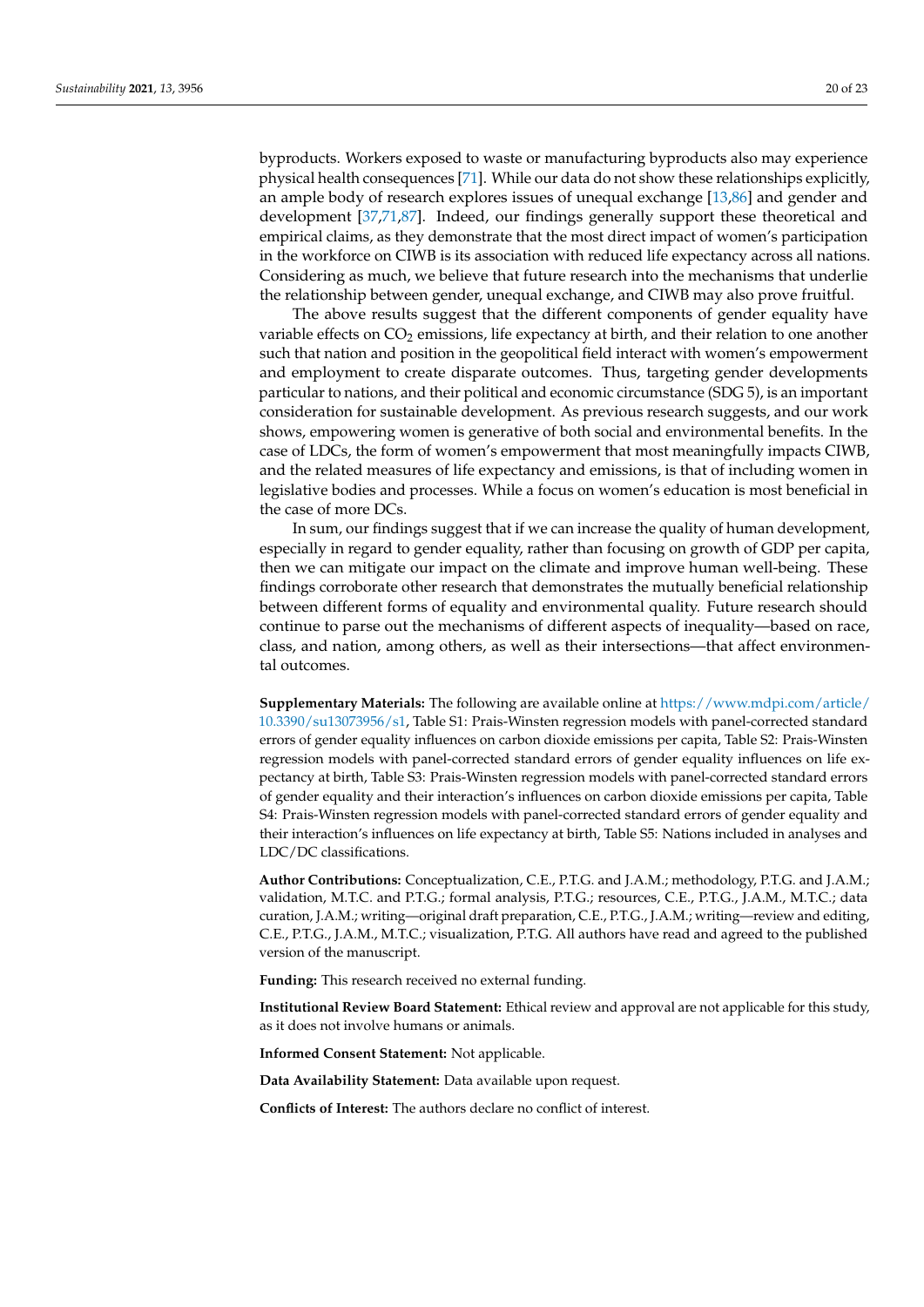## **References**

- <span id="page-20-0"></span>1. Intergovernmental Panel on Climate Change (IPCC). Summary for Policymakers. In *Global Warming of 1.5* ◦*C. An IPCC Special Report on the Impacts of Global Warming of 1.5* ◦*C above Pre-Industrial Levels and Related Global Greenhouse Gas Emission Pathways, in the Context of Strengthening the Global Response to the Threat of Climate Change, Sustainable Development, and Efforts to Eradicate Poverty*; Masson-Delmotte, V., Zhai, P., Pörtner, H.O., Roberts, D., Skea, J., Shukla, P.R., Pirani, A., Moufouma-Okia, W., Péan, C., Pidcock, R., et al., Eds.; World Meteorological Organization: Geneva, Switzerland, 2018.
- <span id="page-20-1"></span>2. United Nations (UN). Our Common Future. In *Report of the World Commission on Environment and Development (General Assembly Resolution 42/187)*; Oxford University Press: Oxford, UK, 1987.
- <span id="page-20-2"></span>3. Jorgenson, A.K. Economic Development and the Carbon Intensity of Human Well-Being. *Nat. Clim. Chang.* **2014**, *4*, 186–189. [\[CrossRef\]](http://doi.org/10.1038/nclimate2110)
- <span id="page-20-3"></span>4. Waring, M. *If Women Counted: A New Feminist Economics*; Harper and Row: New York, NY, USA, 1988.
- <span id="page-20-4"></span>5. Waring, M. *Counting for Nothing: What Men Value and What Women are Worth*; University of Toronto Press: Buffalo, NY, USA, 1999.
- <span id="page-20-5"></span>6. Agyeman, J.; Bullard, R.; Evans, B. Joined-Up Thinking: Bringing Together Sustainability, Environmental Justice and Equity. In *Just Sustainabilities: Development in an Unequal World*; Agyeman, J., Bullard, R., Evans, B., Eds.; Earthscan: London, UK, 2003; pp. 1–16.
- <span id="page-20-6"></span>7. Islam, S.N. Inequality and Environmental Sustainability. In *United Nations Department of Economic and Social Affairs*; Working Paper No. 145; United Nations: New York, NY, USA, 2015.
- <span id="page-20-7"></span>8. Ergas, C.; York, R. Women's Status and Carbon Dioxide Emissions: A Quantitative Cross-National Analysis. *Soc. Sci. Res.* **2012**, *41*, 965–976. [\[CrossRef\]](http://doi.org/10.1016/j.ssresearch.2012.03.008) [\[PubMed\]](http://www.ncbi.nlm.nih.gov/pubmed/23017863)
- <span id="page-20-8"></span>9. Austin, K.F.; McKinney, L. Disaster Devastation in Poor Nations: The Direct and Indirect Effects of Gender Equality, Ecological Losses, and Development. *Soc. Forces.* **2016**, *95*, 355–380. [\[CrossRef\]](http://doi.org/10.1093/sf/sow056)
- <span id="page-20-9"></span>10. NOAA. Earth System Research Laboratory: Global Monitoring Division: Global Greenhouse Gas Reference Network. 2018. Available online: <https://www.esrl.noaa.gov/gmd/ccgg/trends/full.html> (accessed on 5 December 2018).
- <span id="page-20-10"></span>11. Dietz, T.; Rosa, E.A.; York, R. Driving the Human Ecological Footprint. *Front. Ecol. Enviorn.* **2007**, *5*, 13–18. [\[CrossRef\]](http://doi.org/10.1890/1540-9295(2007)5[13:DTHEF]2.0.CO;2)
- <span id="page-20-11"></span>12. Dietz, T.; Rosa, E.A.; York, R. Environmentally Efficient Well-Being: Rethinking Sustainability as the Relationship between Human Well-Being and Environmental Impacts. *Hum. Ecol. Rev.* **2009**, *16*, 114–123.
- <span id="page-20-12"></span>13. Givens, J.E. Ecologically Unequal Exchange and the Carbon Intensity of Well-Being, 1990–2011. *Environ. Sociol.* **2018**, *4*, 311–324. [\[CrossRef\]](http://doi.org/10.1080/23251042.2018.1436878)
- 14. Jorgenson, A.K. Inequality and the Carbon Intensity of Human Well-Being. *J. Environ. Stud. Sci.* **2015**, *5*, 277–282. [\[CrossRef\]](http://doi.org/10.1007/s13412-015-0234-z)
- <span id="page-20-15"></span>15. Jorgenson, A.K.; Dietz, T.; Kelly, O. Inequality, Poverty and the Carbon Intensity of Human Well-Being in the United States: A Sex-Specific Analysis. *Sustain. Sci.* **2018**, *13*, 1167–1174. [\[CrossRef\]](http://doi.org/10.1007/s11625-017-0517-2)
- <span id="page-20-13"></span>16. Jorgenson, A.K.; Givens, J. The Changing Effect of Economic Development on the Consumption-Based Carbon Intensity of Well-Being, 1990–2008. *PLoS ONE* **2015**, *10*, e0123920. [\[CrossRef\]](http://doi.org/10.1371/journal.pone.0123920)
- <span id="page-20-14"></span>17. McGee, J.A.; Ergas, C.; Greiner, P.T.; Clement, M.T. How do Slums Change the Relationship between Urbanization and the Carbon Intensity of Well-Being? *PLoS ONE* **2017**, *12*, e0189024. [\[CrossRef\]](http://doi.org/10.1371/journal.pone.0189024)
- <span id="page-20-16"></span>18. Schnaiberg, A. *The Environment: From Surplus to Scarcity*; Oxford University Press: New York, NY, USA, 1980.
- <span id="page-20-17"></span>19. Norgaard, K.; York, R. Gender Equality and State Environmentalism. *Gend. Soc.* **2005**, *19*, 506–522. [\[CrossRef\]](http://doi.org/10.1177/0891243204273612)
- <span id="page-20-18"></span>20. Busse, M.; Spielmann, C. Gender Inequality and Trade. *Rev. Int. Econ.* **2006**, *14*, 362–379. [\[CrossRef\]](http://doi.org/10.1111/j.1467-9396.2006.00589.x)
- <span id="page-20-31"></span>21. Galor, O.; Weil, D. The Gender Gap, Fertility and Growth. *Am. Econ. Rev.* **1996**, *85*, 374–387.
- <span id="page-20-19"></span>22. King, E.; Klasen, S.; Porter, M. *Copenhagen Consensus 2008 Challenge Paper: Woman and Development*; Copenhagen Consensus Center: Copenhagen, Denmark, 2007.
- <span id="page-20-20"></span>23. Boserup, E. *Woman's Role in Economic Development*; Earthscan: New York, NY, USA, 1970.
- <span id="page-20-21"></span>24. United Nations. *Sustainable Development Goals (SDGs) United Nations General Assembly 2030 Agenda for Sustainable Development*; United Nations: New York, NY, USA, 2015.
- <span id="page-20-22"></span>25. Jemal, A.; Ward, E.; Anderson, R.N.; Murray, T.; Thun, M.J. Widening of Socioeconomic Inequalities in U.S. Death Rates, 1993–2001. *PLoS ONE* **2008**, *3*, e2181. [\[CrossRef\]](http://doi.org/10.1371/journal.pone.0002181) [\[PubMed\]](http://www.ncbi.nlm.nih.gov/pubmed/18478119)
- <span id="page-20-23"></span>26. Hummer, R.; Hernandez, E. The Effect of Educational Attainment on Adult Mortality in the United States. *Popul. Bull.* **2013**, *68*, 1–16. [\[PubMed\]](http://www.ncbi.nlm.nih.gov/pubmed/25995521)
- <span id="page-20-24"></span>27. Winkleby, M.; Cubbin, C. Influence of Individual and Neighborhood Socioeconomic Status on Mortality Among Black, Mexican-American, and White Women and Men in the United States. *J. Epidemiol. Community Health* **2003**, *57*, 444–452. [\[CrossRef\]](http://doi.org/10.1136/jech.57.6.444) [\[PubMed\]](http://www.ncbi.nlm.nih.gov/pubmed/12775792)
- <span id="page-20-25"></span>28. United Nations Women Watch. *Facts and Figures*; United Nations: New York, NY, USA, 2012.
- <span id="page-20-26"></span>29. Entmacher, J.; Robbins, K.G.; Vogtman, J.; Frohlich, L. *Insecure and Unequal: Poverty and Income among Women and Families 2000–2012*; National Women's Law Center: Washington, DC, USA, 2013.
- <span id="page-20-27"></span>30. Merchant, C. *The Death of Nature: Women, Ecology and the Scientific Revolution*; Harper One: New York, NY, USA, 1990.
- <span id="page-20-28"></span>31. Mies, M.; Shiva, V. *Ecofeminism*; Zed Books: New York, NY, USA, 2014.
- <span id="page-20-29"></span>32. Parreñas, R.S. *Servants of Globalization: Migration and Domestic Work*, 2nd ed.; Stanford University Press: Stanford, CA, USA, 2015.
- <span id="page-20-30"></span>33. Salleh, A. From Metabolic Rift to Metabolic Value: Reflections on Environmental Sociology and the Alternative Globalization Movement. *Organ. Environ.* **2010**, *23*, 205–219. [\[CrossRef\]](http://doi.org/10.1177/1086026610372134)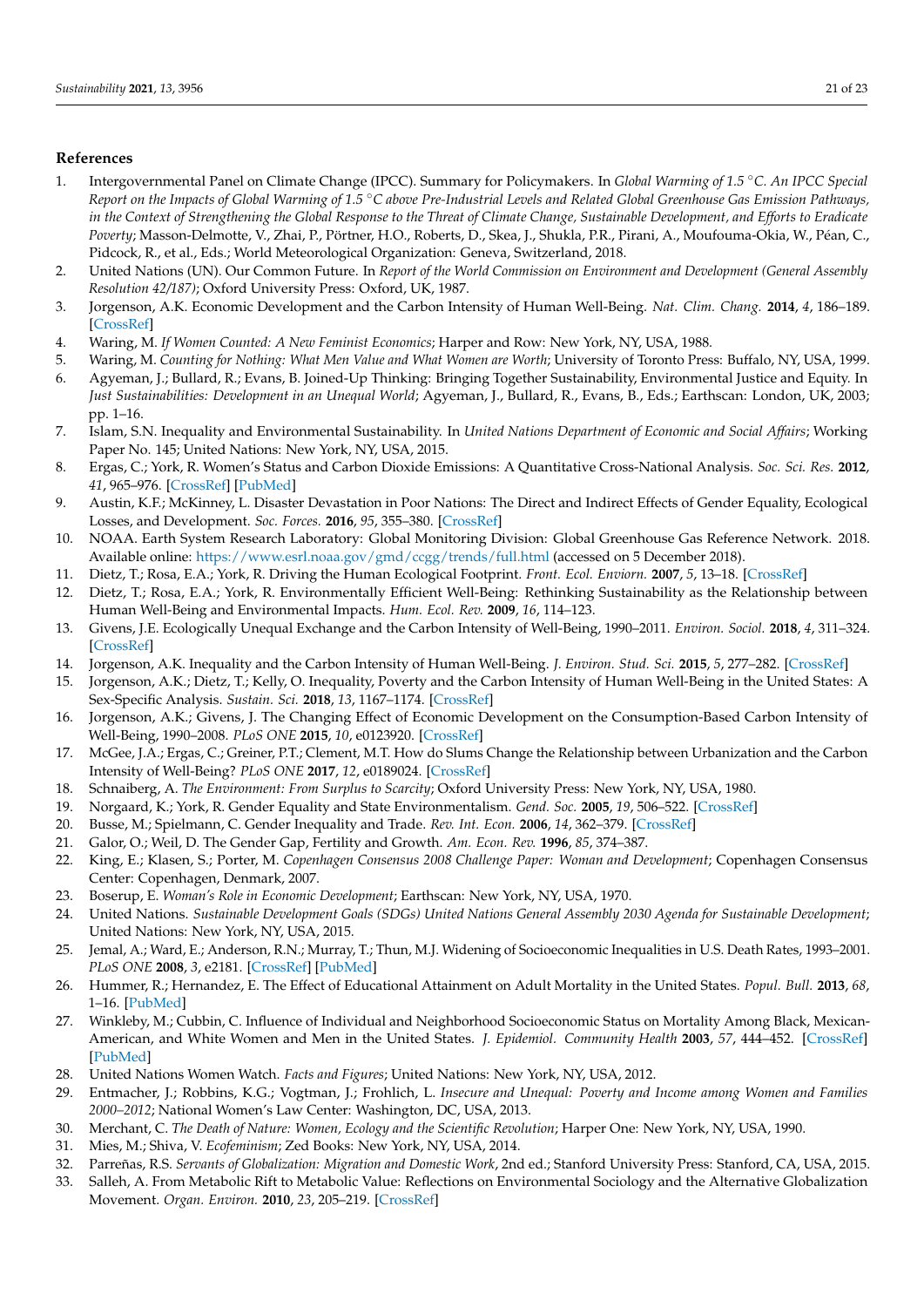- <span id="page-21-0"></span>34. Rocheleau, D.; Thomas-Slayter, B.; Wangari, E. *Feminist Political Ecology: Global Issues and Local Experiences*; Routledge: New York, NY, USA, 1996.
- <span id="page-21-1"></span>35. Cannon, T. Gender and climate hazards in Bangladesh. *Gend. Dev.* **2002**, *10*, 45–50. [\[CrossRef\]](http://doi.org/10.1080/13552070215906)
- <span id="page-21-2"></span>36. Bell, S. *Our Roots Run Deep as Ironweed: Appalachian Women and the Fight for Environmental Justice*; University of Illinois Press: Champaign, IL, USA, 2013.
- <span id="page-21-3"></span>37. Stern, P.C.; Dietz, T.; Kalof, L. Value Orientations, Gender and Environmental Concern. *Environ. Behav.* **1993**, *25*, 322–348. [\[CrossRef\]](http://doi.org/10.1177/0013916593255002)
- <span id="page-21-27"></span>38. Davidson, J.; Freudenburg, W. Gender and Environmental Risk Concerns: A Review and Analysis of Available Research. *Environ. Behav.* **1996**, *28*, 302–339. [\[CrossRef\]](http://doi.org/10.1177/0013916596283003)
- 39. Hunter, L.M.; Hatch, A.; Johnson, A. Cross-National Gender Variation in Environmental Behaviors. *Soc. Sci. Q.* **2004**, *85*, 677–694. [\[CrossRef\]](http://doi.org/10.1111/j.0038-4941.2004.00239.x)
- 40. McCright, A.M. The Effects of Gender on Climate Change Knowledge and Concern in the American Public. *Popul. Environ.* **2010**, *32*, 66–87. [\[CrossRef\]](http://doi.org/10.1007/s11111-010-0113-1)
- <span id="page-21-4"></span>41. Sundström, A.; McCright, A. Examining Gender Differences in Environmental Concern across Four Levels of the Swedish Polity. *Qual. Gov. Inst.* **2013**, *10*, 1–23.
- <span id="page-21-5"></span>42. Steg, L. Values, Norms and Intrinsic Motivation to Act Pro-Environmentally. *Annu. Rev. Environ. Resour.* **2016**, *41*, 277–292. [\[CrossRef\]](http://doi.org/10.1146/annurev-environ-110615-085947)
- <span id="page-21-6"></span>43. UN. 2016 Human Development Indicators. Available online: <http://hdr.undp.org/en/content/human-development-index-hdi> (accessed on 9 September 2017).
- <span id="page-21-7"></span>44. Pratley, P. Associations between Quantitative Measures of Women's Empowerment and Access to Care and Health Status for Mothers and Their Children: A Systematic Review of Evidence from the Developing World. *Soc. Sci. Med.* **2016**, *169*, 119–131. [\[CrossRef\]](http://doi.org/10.1016/j.socscimed.2016.08.001)
- <span id="page-21-8"></span>45. Chattopadhyay, R.; Duflo, E. Women as Policy Makers: Evidence from a Randomized Policy Experiment in India. *Econometrica* **2004**, *72*, 1409–1443. [\[CrossRef\]](http://doi.org/10.1111/j.1468-0262.2004.00539.x)
- <span id="page-21-9"></span>46. Nobles, J.; Brown, R.; Catalano, R. National independence, women's political participation and life expectancy in Norway. *Soc. Sci. Med.* **2010**, *70*, 1350–1357. [\[CrossRef\]](http://doi.org/10.1016/j.socscimed.2009.12.012)
- <span id="page-21-10"></span>47. Kawachi, I.; Kennedy, B.; Gupta, V.; Prothrow-Stith, D. Women's Status and the Health of Women and Men: A View from the States. *Soc. Sci. Med.* **1999**, *48*, 21–32. [\[CrossRef\]](http://doi.org/10.1016/S0277-9536(98)00286-X)
- <span id="page-21-11"></span>48. Williamson, J.; Boehmer, U. Female Life Expectancy, Gender Stratification, Health Status and Level of Economic Development: A Cross-National Study of Less Developed Countries. *Soc. Sci. Med.* **1997**, *45*, 305–317. [\[CrossRef\]](http://doi.org/10.1016/S0277-9536(96)00346-2)
- <span id="page-21-12"></span>49. UN Development Program. 2007 Fighting Climate Change. Human Development Report. Available online: [hdr.undp.org/en/](hdr.undp.org/en/media/HDR_20072008_EN_Complete.pdf) [media/HDR\\_20072008\\_EN\\_Complete.pdf](hdr.undp.org/en/media/HDR_20072008_EN_Complete.pdf) (accessed on 12 July 2010).
- <span id="page-21-13"></span>50. Buckingham, S. Call in the Women. *Nature* **2010**, *468*, 502. [\[CrossRef\]](http://doi.org/10.1038/468502a) [\[PubMed\]](http://www.ncbi.nlm.nih.gov/pubmed/21107405)
- <span id="page-21-14"></span>51. Shandra, J.M.; Shandra, C.L.; London, B. Women, Non-Governmental Organizations and Deforestation: A Cross-National Study. *Popul. Environ.* **2008**, *30*, 48–72. [\[CrossRef\]](http://doi.org/10.1007/s11111-008-0073-x)
- <span id="page-21-15"></span>52. McKinney, L.A. Gender, Democracy, Development and Overshoot: A Cross-National Analysis. *Popul. Environ.* **2014**, *36*, 193–218. [\[CrossRef\]](http://doi.org/10.1007/s11111-014-0217-0)
- <span id="page-21-16"></span>53. McKinney, L.A.; Fulkerson, G.M. Gender equality and climate justice: A cross-national analysis. *Soc. Justice Res.* **2015**, *28*, 293–317. [\[CrossRef\]](http://doi.org/10.1007/s11211-015-0241-y)
- <span id="page-21-17"></span>54. Kwauk, C.; Braga, A. Brooke Shearer Series: Three Platforms for Girls' Education in Climate Strategies. In *Global Economy and Development at Brookings*; 2017; Available online: [https://www.brookings.edu/research/3-platforms-for-girls-education-in](https://www.brookings.edu/research/3-platforms-for-girls-education-in-climate-strategies/)[climate-strategies/](https://www.brookings.edu/research/3-platforms-for-girls-education-in-climate-strategies/) (accessed on 27 March 2020).
- <span id="page-21-18"></span>55. Lutz, W.; Samir, K.C. Global Human Capital: Integrating Education and Population. *Science* **2011**, *333*, 587–592. [\[CrossRef\]](http://doi.org/10.1126/science.1206964) [\[PubMed\]](http://www.ncbi.nlm.nih.gov/pubmed/21798940)
- <span id="page-21-19"></span>56. Campbell, M.; Cleland, J.; Ezeh, A.; Prata, N. Public Health: Return of the Population Growth Factor. *Science* **2007**, *315*, 1501–1502. [\[CrossRef\]](http://doi.org/10.1126/science.1140057) [\[PubMed\]](http://www.ncbi.nlm.nih.gov/pubmed/17363647)
- <span id="page-21-20"></span>57. Lutz, W. How Population Growth Relates to Climate Change. *Proc. Natl. Acad. Sci. USA* **2017**, *114*, 12103–12105. [\[CrossRef\]](http://doi.org/10.1073/pnas.1717178114)
- <span id="page-21-21"></span>58. Wilson, K. In the Name of Reproductive Rights: Race, Neoliberalism and the Embodied Violence of Population Policies. *New Form.* **2017**, *91*, 50–68. [\[CrossRef\]](http://doi.org/10.3898/NEWF:91.03.2017)
- <span id="page-21-22"></span>59. Klasen, S. Low Schooling for Girls, Slower Growth for All? Cross-Country Evidence on the Effect of Gender Inequality in Education on Economic Development. *World Bank Econ. Rev.* **2002**, *16*, 345–373. [\[CrossRef\]](http://doi.org/10.1093/wber/lhf004)
- <span id="page-21-23"></span>60. World Development Report Gender Equality and Development. 2012. Available online: [http://siteresources.worldbank.org/](http://siteresources.worldbank.org/INTWDR2012/Resources/7778105-1299699968583/7786210-1315936222006/Complete-Report.pdf) [INTWDR2012/Resources/7778105-1299699968583/7786210-1315936222006/Complete-Report.pdf](http://siteresources.worldbank.org/INTWDR2012/Resources/7778105-1299699968583/7786210-1315936222006/Complete-Report.pdf) (accessed on 2 February 2018). 61. World Bank. *World Development Report*; Oxford University Press: New York, NY, USA, 1993.
- <span id="page-21-25"></span><span id="page-21-24"></span>62. Klasen, S. Does Gender Inequality Reduce Growth and Development? In *Policy Research Report Working Paper 7*; World Bank: Washington, DC, USA, 1999.
- <span id="page-21-26"></span>63. Psacharopoulos, G.; Tzannatos, Z. Female Labor Force Participation: An International Perspective. *World Bank Res. Obs.* **1989**, *4*, 187–201. [\[CrossRef\]](http://doi.org/10.1093/wbro/4.2.187) [\[PubMed\]](http://www.ncbi.nlm.nih.gov/pubmed/12283641)